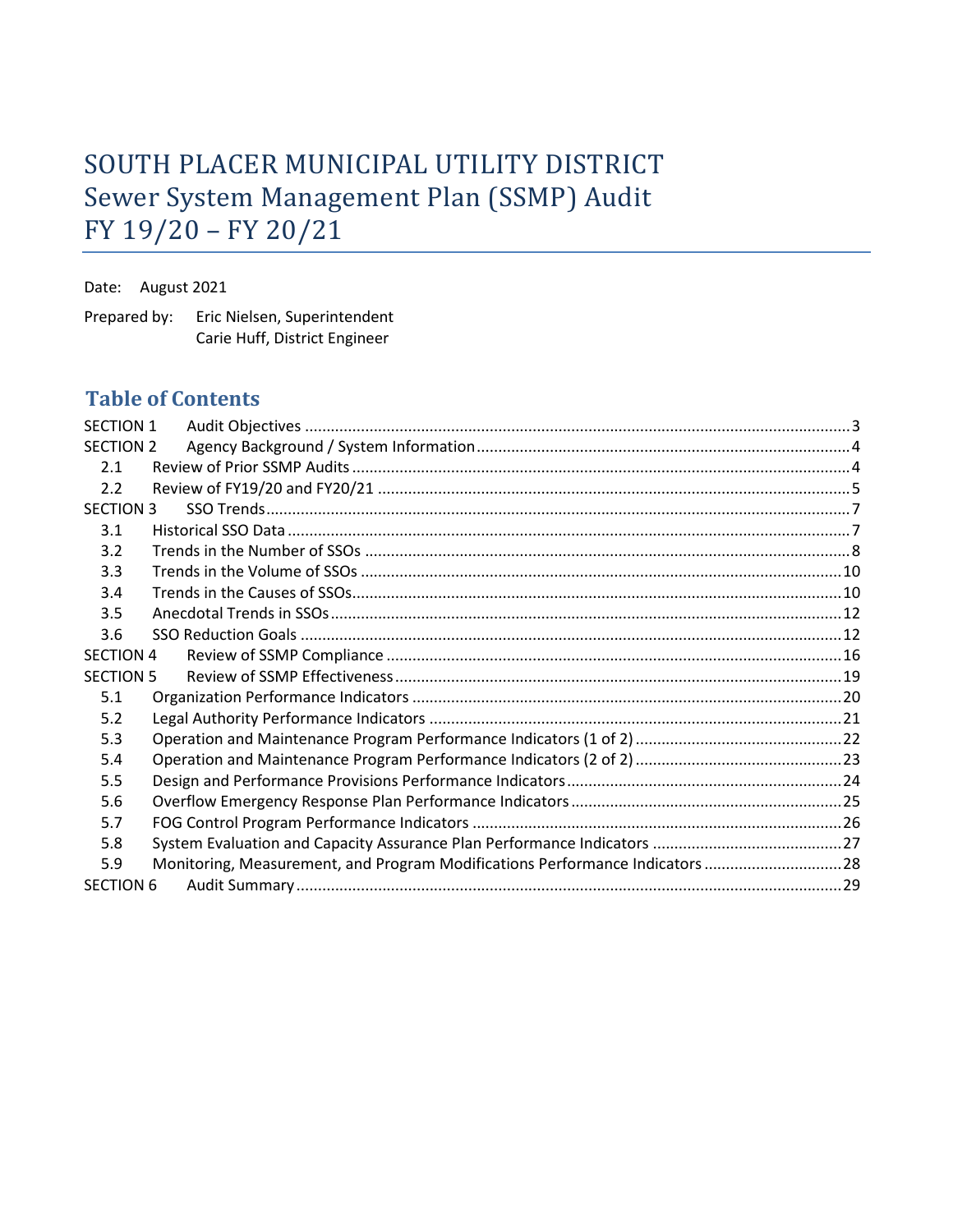

## **List of Tables**

| Table 2. Summary of SSMP Compliance Deficiencies from Previous SSMP Internal Audit5           |  |
|-----------------------------------------------------------------------------------------------|--|
|                                                                                               |  |
|                                                                                               |  |
|                                                                                               |  |
| Table 6. Compliance with Requirements of SSS WDR Section D.13 and Review of Implementation 16 |  |
|                                                                                               |  |
|                                                                                               |  |

## **List of Figures**

## **List of Abbreviations**

| Fats, Oils, and Grease                                                    |
|---------------------------------------------------------------------------|
| <b>Fiscal Year</b>                                                        |
| Monitoring, Measurement, and Program Modifications                        |
| Overflow Emergency Response Plan                                          |
| <b>Operation and Maintenance</b>                                          |
| System Evaluation and Capacity Assurance Plan                             |
| <b>Standard Operating Procedure</b>                                       |
| South Placer Municipal Utility District                                   |
| Sewer System Management Plan                                              |
| <b>Sanitary Sewer Overflow</b>                                            |
| Statewide General Waste Discharge Requirements for Sanitary Sewer Systems |
|                                                                           |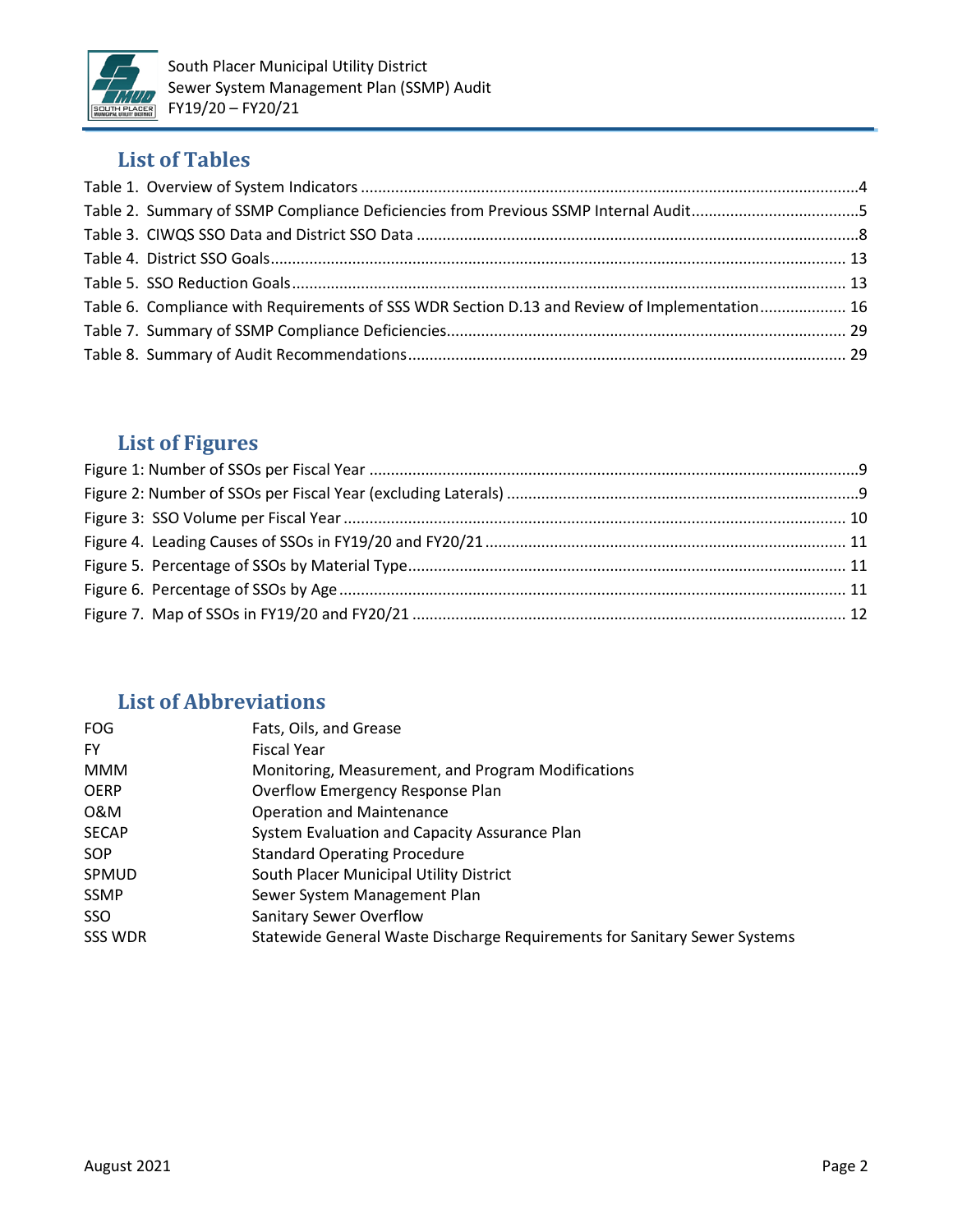

## **SECTION 1 Audit Objectives**

This report summarizes the results of the required Sewer System Management Plan (SSMP) internal audit process for the FY 19/20 and FY 20/21 evaluation period. The purpose of the SSMP is to provide a written framework for sanitary sewer collection system management, operation, and maintenance programs executed by the South Placer Municipal Utility District (District or SPMUD) with the ultimate goal of minimizing sanitary sewer overflows (SSOs) and achieving compliance with California State Water Resources Control Board (SWRCB) Order No. 2006‐ 0003-DWQ, the Statewide General Waste Discharge Requirements for Sanitary Sewer Systems (SSS WDR). The SSMP audit is based on a review of performance measures established to evaluate the District's success in achieving compliance with various requirements of the SSS WDRs and the effectiveness of implementing programs as stated in the SSMP. The SSMP audit process allows the SSMP document to evolve over time through the identification of potential enhancements in the management, operation, and maintenance of the sanitary sewer collection system, and the implementation of changes to the SSMP to address any deficiencies.

South Placer Municipal Utility District is committed to complete biennial audits of the SSMP consistent with the procedure outlined in Section X of the SSMP. To ensure that the audits are performed effectively, the District normally assigns this task to District staff selected from the Field Services and Technical Services Departments. These individuals have a working knowledge of the collection system and can gather the appropriate data to perform the audit. This audit will follow the same format. The following tasks will be performed as part of this internal audit:

- 1. Review records from previous internal audits, to ensure noted deficiencies have been addressed. (**this Section**)
- 2. Compare the records from the computerized maintenance management system (CMMS) of record, to the data reported to the California Integrated Water Quality System (CIWQS). (see **Section 3.1**)
- 3. Review preventative maintenance schedules, responses to SSOs, and mitigation of SSO causes. (see **Section 3.1**)
- 4. Review SSMP and identify improvements if needed. (see **SECTION 6**)
- 5. Record all findings during the audit process and keep the audit on file.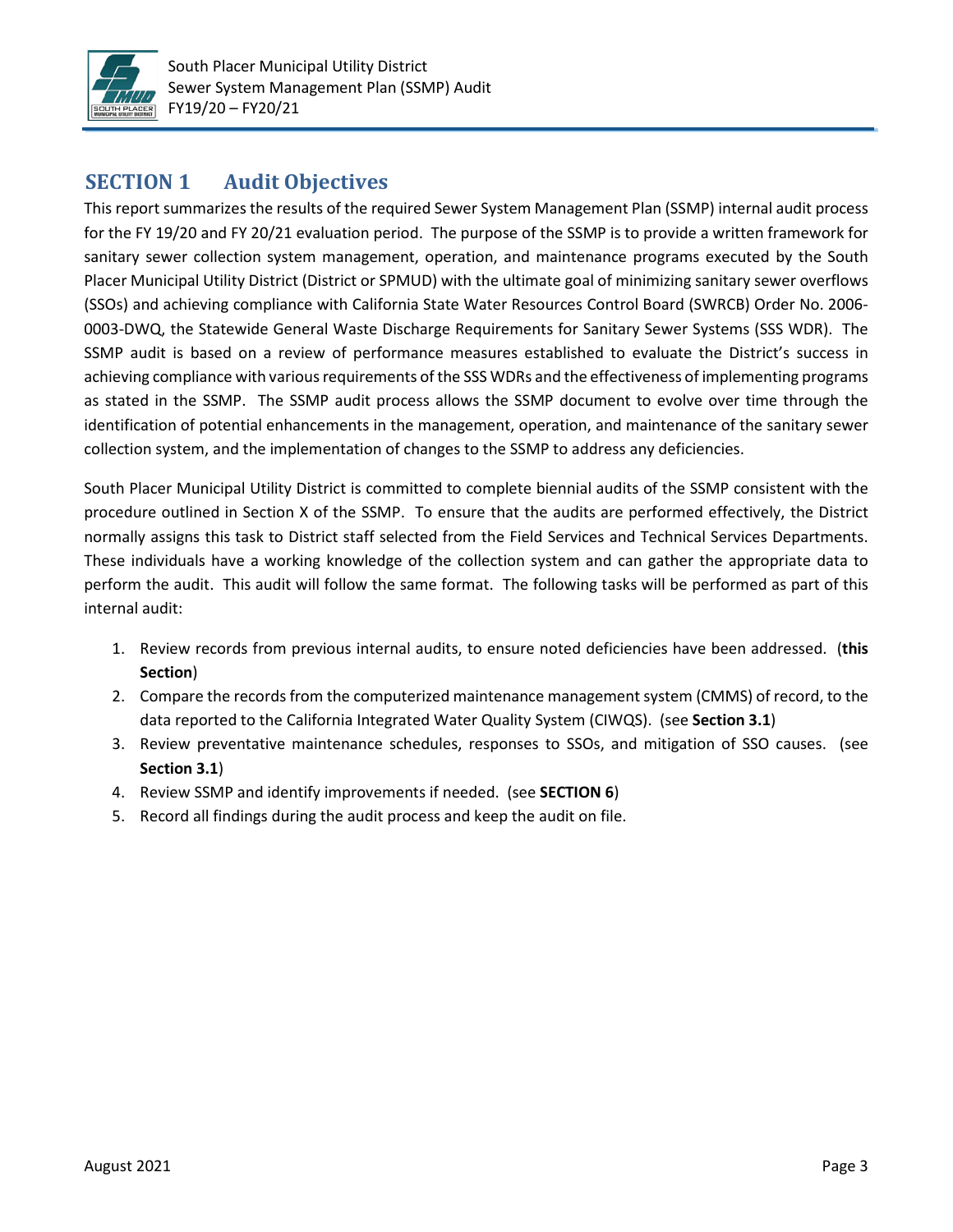

## **SECTION 2 Agency Background / System Information**

South Placer Municipal Utility District is located in Placer County and is situated approximately 20 miles northeast of the city of Sacramento. The District covers approximately 31 square miles at the base of the foothills of the Sierra Nevada Mountains and provides sanitary sewer service to customers in the communities of Rocklin, Loomis, Penryn, Newcastle, and portions of Granite Bay. The elevations in SPMUD range from approximately 115 feet to 1000 feet above sea level with an average slope of 1.3% from northeast to southwest. Several streams flow through the District (e.g., Pleasant Grove Creek, Antelope Creek, Clover Valley Creek, and Secret Ravine).

The District was established in 1956 under the State of California Municipal Utility District Act and is one of five municipal utility districts in the state. Under the Public Utilities Code of the State of California, Division 6, municipal utility districts are allowed to provide any number of utility services (e.g., sewer, water, light, power, heat, transportation, refuse, and communications). However, the District was formed and currently focuses solely on the collection and conveyance of wastewater from the customers it serves. The District is responsible for operation and maintenance of an extensive sewer collection system. The District has seen periods of tremendous growth in the recent past. The U.S. Census Bureau records show that portions of the District grew by over 1000% from 1970 to 2010. The District's sewer collection system has grown in step with the rapid population growth. The District currently provides service to over 34,000 equivalent dwelling units (EDUs). **Table 1** provides additional information about the District collection system over the last two SSMP audit periods.

| <b>Audit</b>                      | FY 17/18 - 18/19        | FY 19/20 - 20/21        |
|-----------------------------------|-------------------------|-------------------------|
| Miles of Mainline                 | 277                     | 285                     |
| Miles of laterals (lower)         | $108^{3}$               | 111 <sup>3</sup>        |
| Pump stations                     | 13                      | 13                      |
| Population served                 | $^{\sim}76,000$         | $^{\sim}77,000$         |
| Dedicated Sewer Maintenance Staff | $16^{1}$                | 16 <sup>2</sup>         |
| Annual Budget (FY1 / FY2)         | 25,809,497 / 18,417,822 | 21,365,300 / 28,035,600 |
| Category 1 SSOs                   | 6                       | 4                       |
| Category 2 SSOs                   | 0                       | 0                       |
| Category 3 SSOs                   | $40^{3}$                | 38 <sup>3</sup>         |

#### **Table 1. Overview of System Indicators**

<sup>1</sup> - Field Services Department employees (i.e., superintendent [x1], supervisor [x2], Lead Worker [x3], Maint Worker [x10]

 $^2$  - Field Services Department employees (i.e., superintendent [x1], supervisor [x2], Lead Worker [x3], Maint Worker [x10]

 $3 -$  On March 1, 2017 the District, by Ordinance, assumed ownership of all lower laterals

The wastewater conveyed through the District collection system is discharged into the City of Roseville's collection system and treated at two regional wastewater treatment plants (i.e., the Dry Creek and Pleasant Grove WWTPs).

### **2.1 Review of Prior SSMP Audits**

The District reviewed the internal audits of the District SSMP for the 2019 audit (fiscal years 2017/2018 and 2018/2019.) Any identified actions outlined in the previous audit are summarized in **Table 2**. The table also indicates if the identified deficiencies have been resolved.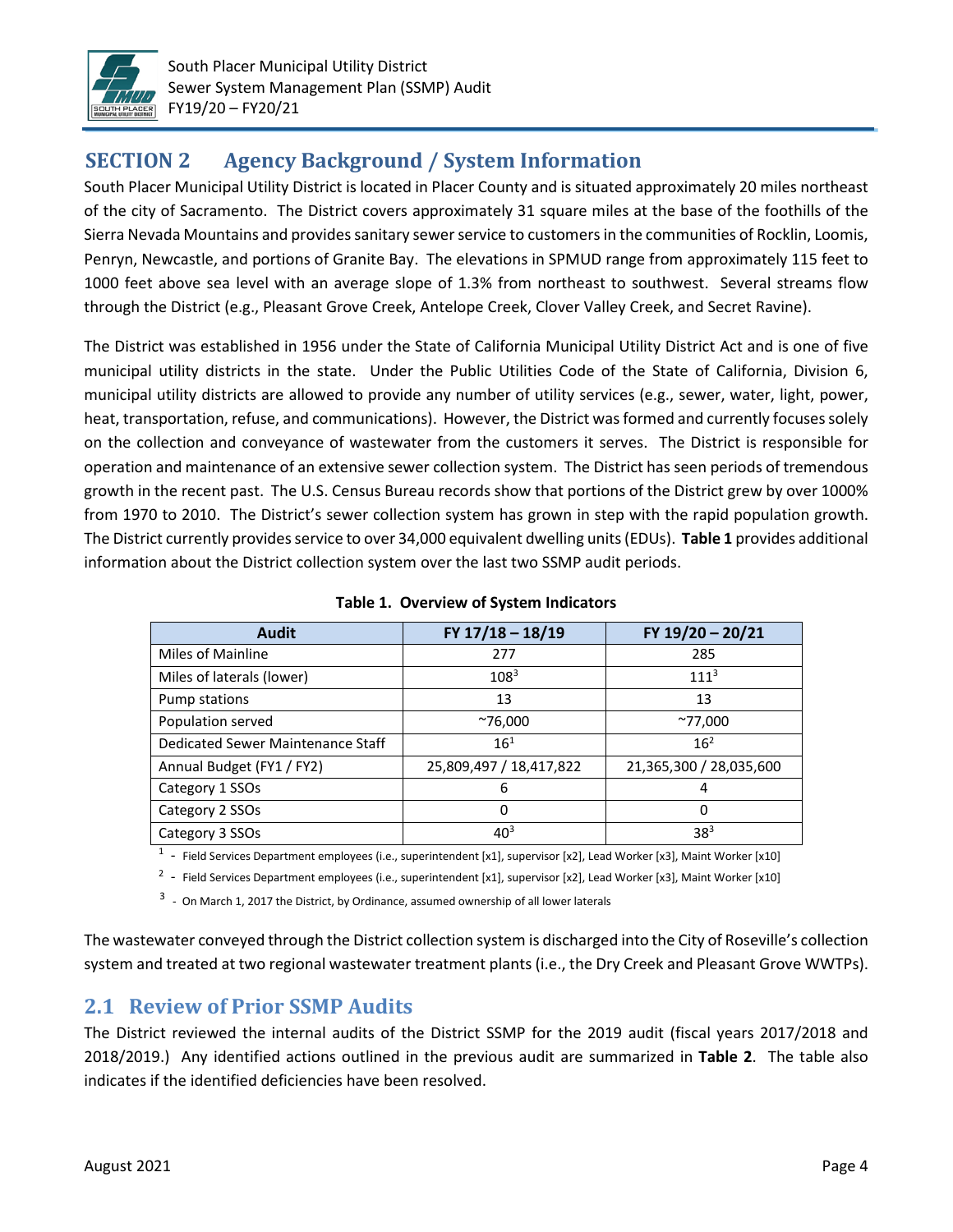

| Table 2. Summary of SSMP Compliance Deficiencies from Previous SSMP Internal Audit |  |
|------------------------------------------------------------------------------------|--|
|------------------------------------------------------------------------------------|--|

| Element | <b>Action Item</b><br>Completed |      |
|---------|---------------------------------|------|
| None    | None                            | None |

## **2.2 Review of FY19/20 and FY20/21**

This section reviews the significant changes in the management, maintenance, and operation of the District sewer system related to the SSMP and reduction of SSOs.

### **2.2.1 SSO Reporting**

The District takes pride in responding attentively to each SSO. A technical report is produced for every SSO that has occurred since 2012. The content and format of the technical reports has changed over the years. During this audit period the District made efforts to improve its documentation and reporting of SSO events. A Spill Event Summary Report is produced using a standardized template for each SSO and uploaded to CIWQS as an attachment to the SSO. The report documents what occurred, the efforts made to determine required reporting attributes (e.g., start time, volume), the efforts to mitigate impacts of the SSO, and what will be done to lessen the chance that a SSO occurs again at this location. Standard sets of photos are included to help describe the scene at arrival, during the response, and when leaving the site. Additionally, the District created its own "calculators" for SSO start time and SSO volume determination based on its methods of estimating to improve consistency and communication of results.

### **2.2.2 Foothill Trunk Project**

The District initiated the study, design, and permitting of the Foothill Trunk Sewer Replacement Project in October of 2014. This section of trunk sewer represented a "bottleneck" in the collection system and the potential lack of capacity was predicted to eventually result in a SSO. The project consisted of the replacement of approximately 2,700 feet of 12-inch diameter trunk sewer with 24-inch diameter trunk sewer. The construction contract was awarded to Garney Pacific, Inc. in January 2020. Garney Pacific, Inc. substantially completed construction of the project in June 2021 and was accepted by the District.

### **2.2.3 Projects to Address Roots**

Roots intrusion has been and continues to be the most frequent cause of blockages and SSOs in the District's collection system. Root intrusion is most impactful to the effective flow of sewer in small diameter pipelines. This is especially true in laterals. The District addressed this issue during the audit period by completing a mainline and lateral lining project with cured-in-place pipe at the cost of approximately half a million dollars. The laterals that were lined were identified and prioritized during the District's inspection efforts.

### **2.2.4 Standards Update**

In May 2021, the District Board of Directors accepted the updated Standards Specifications and Improvement Standards for Sanitary Sewers (Standards) by resolution. The Standards were last updated in 2009. The Standards were updated to maintain relevancy with updated regulatory requirements, changes in the engineering and construction industries, and observations of District staff. The District circulated proposed revisions to the public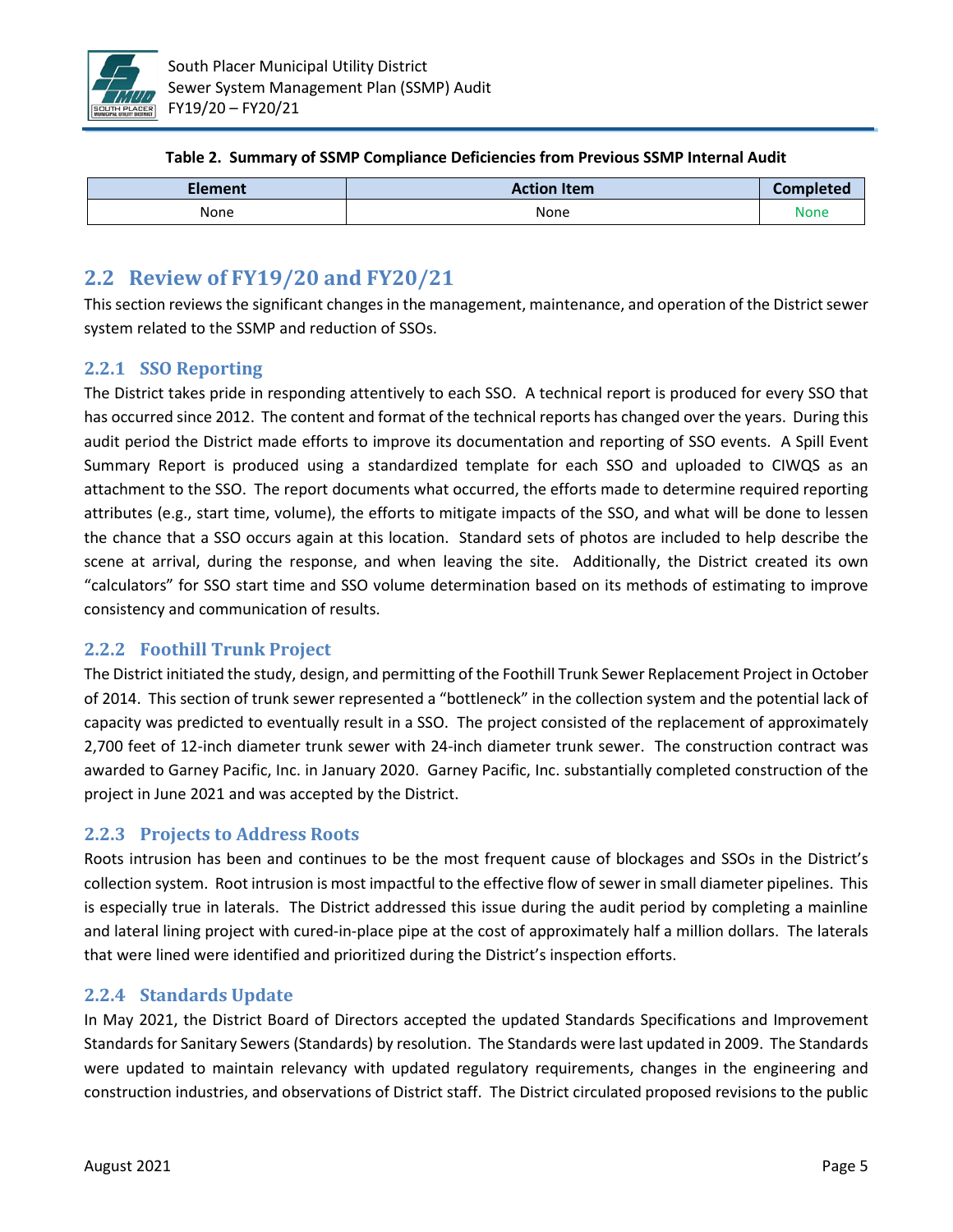

for review and comment during the update process. Comments were reviewed and responses generated. The updated Standards will help ensure that the District's collection system is designed and constructed in a manner that will lessen the chance of SSOs.

### **2.2.5 Standard Operating Procedures**

The District has developed and used standards operating procedures (SOPs) for a long time. Although the content of the SOPs was good, there was room for improvement in the standardization and organization of the SOPs. During this audit period, the District made significant efforts to consolidate the various versions of SOPs that existed into a standard format, organized in a centralized location. SOPs now go through a defined review process so that they are created, vetted, and approved by subject matter experts and those with authority to implement them. The SOPs are widely available now through the intranet, the CMMS, and the District's IT network. In addition, a minimum training frequency is set for SOPs based on crew rotations so that employees review SOPs before performing related tasks.

### **2.2.6 Efforts related to Property Line Cleanouts (PLCOs)**

When the District took ownership of the lower laterals, several efforts were identified, and actions were taken to allow the District to effectively operate and maintain these assets. The District has a goal to have a property line cleanout (PLCO) on every lateral so the District has access to the portion of the lateral it owns. Crews have installed many PLCOs to reach this goal.

Additionally, since obtaining ownership of the lower lateral, the District has made a big push to collect the location of each PLCO in the District with a high-accuracy GPS unit. This information is brought into the District's mapping system so the location of each PLCO is available to all employees of the District. This improves planning efforts and improves the ability for crews to better respond to callouts. The "first pass" of locating all of the PLCOs in the District was completed. There are many PLCOs that are buried or covered and could not be located for GPS collection. District staff have started making a "second pass" through the District to locate and/or raise the PLCOs to grade so that they can be accessed and GPS locations can be collected.

### **2.2.7 Create Sub-Maintenance Zones**

The District has 47 Maintenance Zones within the District boundaries. The Maintenance Zones group the assets that make up the sewer collection system into drainage areas (i.e., sewer sheds). Preventative maintenance work (e.g., CCTV inspection, cleaning, root foaming) is planned and organized by Maintenance Zone. It was discovered that the Maintenance Zones assist in effectively planning out work for gravity mainlines, but are not as helpful in planning out work for sewer service laterals (i.e., lower laterals). There are three times more laterals than mainlines in the District. Maintenance Zones contain too many laterals to effectively plan or prioritize work. To address this issue, 253 Sub-Maintenance Zones (i.e., Alternate Zones) were created within each Maintenance Zone to support effective work planning efforts and ensure that work can be completed effectively and in a timely manner.

### **2.2.8 Audit of CalOSHA Training Requirements**

With the assistance of DKF Solutions, the District completed an audit of its training program compared to CalOSHA requirements. The audit was helpful in confirming the compliance of the District's training program and helped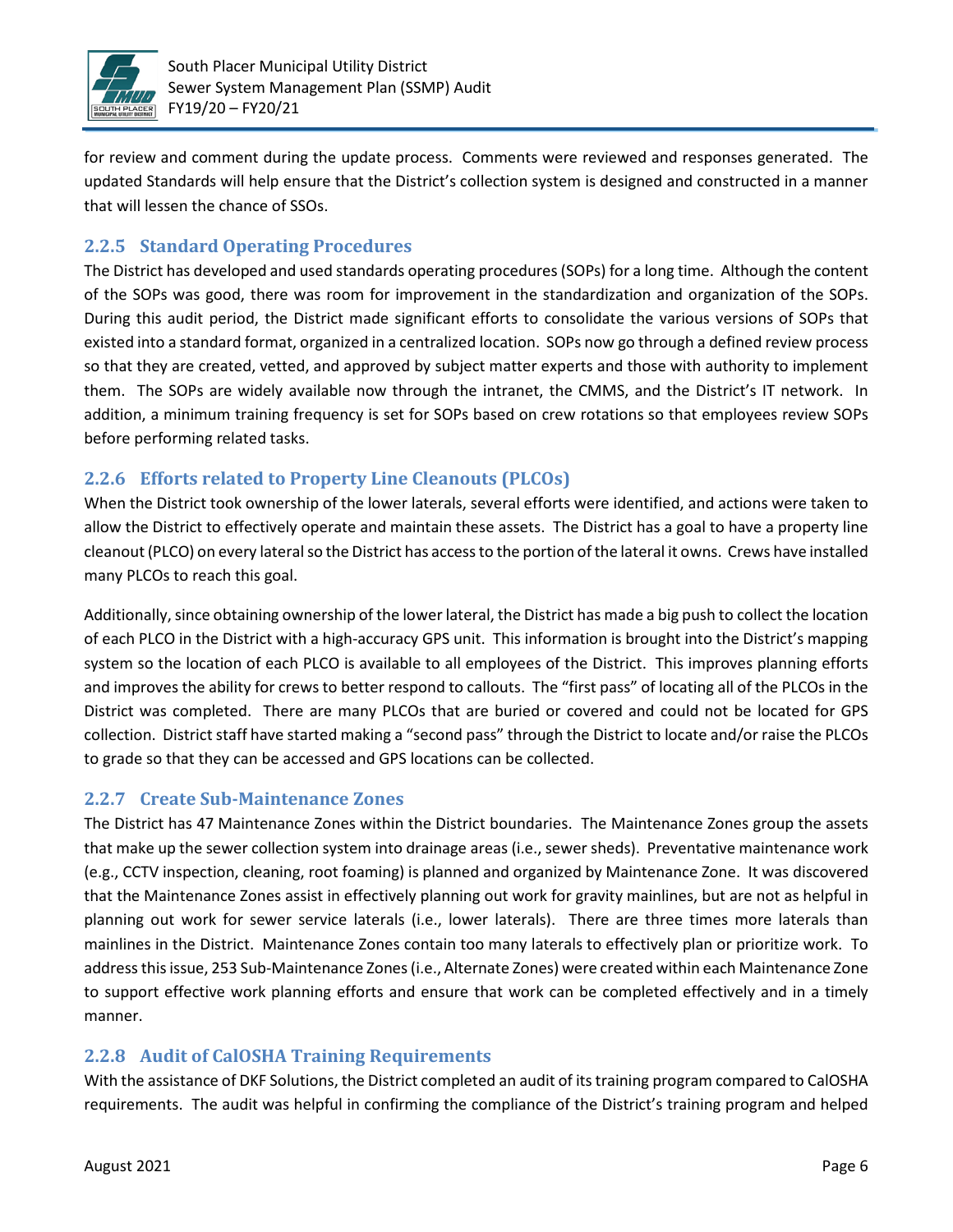

consolidate the various CalOSHA requirements that relate to the District into one place. This exercise also proved useful in evaluating and selecting future projects to improve the training program beyond the minimum requirements. This effort will help ensure that individuals working on District assets are appropriately trained to improve safety and lessen the chance of SSOs.

### **2.2.9 Outfitted Secondary Call-Out Truck**

While reviewing the effectiveness of the Lower Lateral Program, the District identified an obstacle that was impeding the progress of the crew assigned to conduct routine assessments of lower laterals. The vehicle used by the Lower Lateral Crew contains the equipment needed to respond to issues related to laterals and was being assigned to respond to customer calls. Responding to multiple callouts in a day was proving very disruptive to the crew's productivity. To address this, the District reallocated and purchased equipment to outfit a light duty truck as another callout truck. This allows an available Lead Worker to respond to customer calls instead of disrupting the Lower Lateral Crew.

### **2.2.10 Significant Investments/Improvements to Technology**

During the previous audit period the District retained a consultant to begin developing a SCADA Master Plan. The SCADA Master Plan was completed in 2021. This master plan assessed the current state of the District's SCADA system and presented options and recommendations for making updates to the system's hardware and software. These improvements will result in a SCADA system that will more reliably assist the District in monitoring and responding to its remote lift stations.

#### **2.2.11 Intranet**

During this audit period, the District developed and published an intranet site available only to District employees to disseminate information. The intranet is used to share SOPs, safety data sheets (SDSs), information about certification, information for commercial drivers, plans (e.g., SSMP, OERP, SECAP, Injury and Illness Prevention Plan, Emergency Action Plan, Silica Exposure Plan), and human resource information.

### **2.2.12 Commercial Account Tracking System**

The District has to make continuous efforts to be part of the process whereby businesses are permitted by the municipalities the District serves. To assist in this effort, the District created an inventory of its commercial accounts. Using this inventory, staff inspects every commercial account annually to document changes in ownership, occupancy, and use. This effort helps the District stay current so there is an understanding of the dischargers to the collection system and so there is accurate information in the system if the District is called out to respond to a sewer emergency.

## **SECTION 3 SSO Trends**

### **3.1 Historical SSO Data**

One of the District-defined tasks of the internal audit is to compare the information submitted to the state CIWQS database against the information kept in the District's internal records regarding SSO events. **Table 3** organizes the data by source to show discrepancies, if any, between the data reported to CIWQS and the District's records.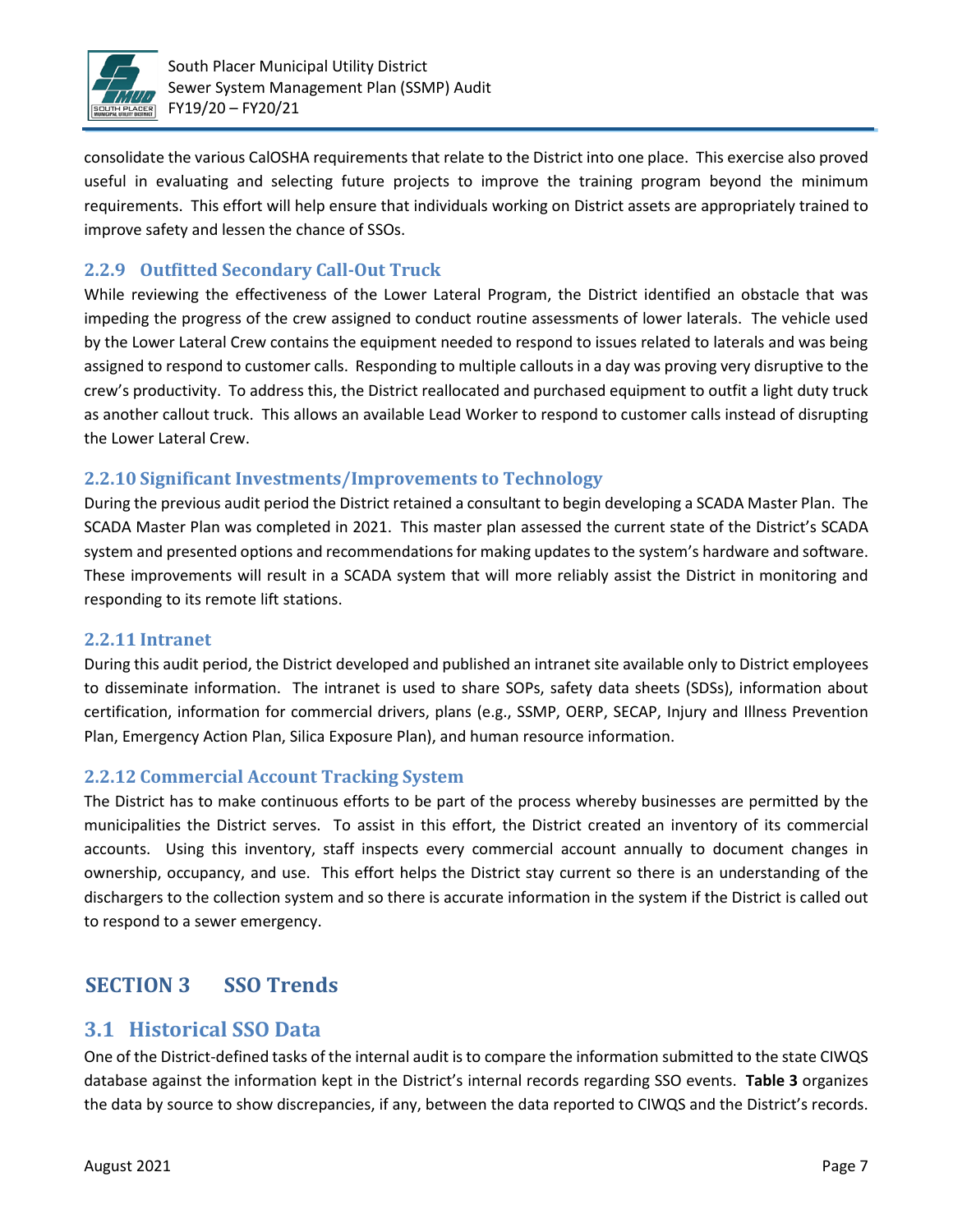

Detailed information about each of the SSO events that occurred during the audit period can be found through the Interactive SSO Report [\(link\)](https://www.waterboards.ca.gov/water_issues/programs/ciwqs/publicreports.html#sso) on the State Water Resources Control Board SSO Reduction Library webpage including Spill Event Summary Reports produced by the District attached to each reported SSO.

| <b>SSO Historical Data</b><br>since last SSMP Internal Audit | <b>CIWQS Data</b><br>FY 19/20 - 20/21 | <b>Internal Records</b><br>FY 19/20 - 20/21 |
|--------------------------------------------------------------|---------------------------------------|---------------------------------------------|
| Total number of potential SSO service calls received         | N/A                                   | 623 service calls                           |
| Total number of SSOs reported                                | 42 SSOs                               | 42 SSOs                                     |
| Total volume of SSOs                                         | 25,268 gallons                        | 25,268 gallons $1$                          |

**Table 3. CIWQS SSO Data and District SSO Data**

The District employs a Spill Response Audit Method that includes a progression of review from the On-Call Supervisor, to the Field Supervisors to the Superintendent, who develops the DRAFT internal spill report. The District Engineer, when requested by the Superintendent, reviews the Draft spill report for completeness, accuracy and to evaluate the report's conclusions. The Final spill report is stored by the District for each SSO event to document the background, findings, calculations, corrective actions, and supporting information. This Spill Response Audit Method was established during the 2011 internal SSMP audit and has been modified over time to meet the intent of the process.

The District strives to maintain quality data regarding historical SSOs so that trends in the occurrences and potential causes of SSOs can be identified and investigated. The following discussion investigates the District's historical SSO data to identify potential SSO trends so that future efforts can be targeted to reduce SSOs.

## **3.2 Trends in the Number of SSOs**

**Figure 1** shows the number of SSOs per year from FY07/08 (FY 2008) to FY20/21 (FY 2021). The number of SSOs increases starting in FY16/17. This is due in large part to the District's action to take ownership of the lower lateral in March 2017. The number of SSOs in a fiscal year peaked in FY17/18 (FY 2018) with 35. However, after implementing the elements of the lower lateral program (e.g., creating a two-person lower lateral crew, conducting thousands of lower lateral video inspections, aggressively treating laterals known to have root problems), the number of SSOs dropped significantly in FY18/19 (FY 2019) to 11 and is continuing an overall downward trend.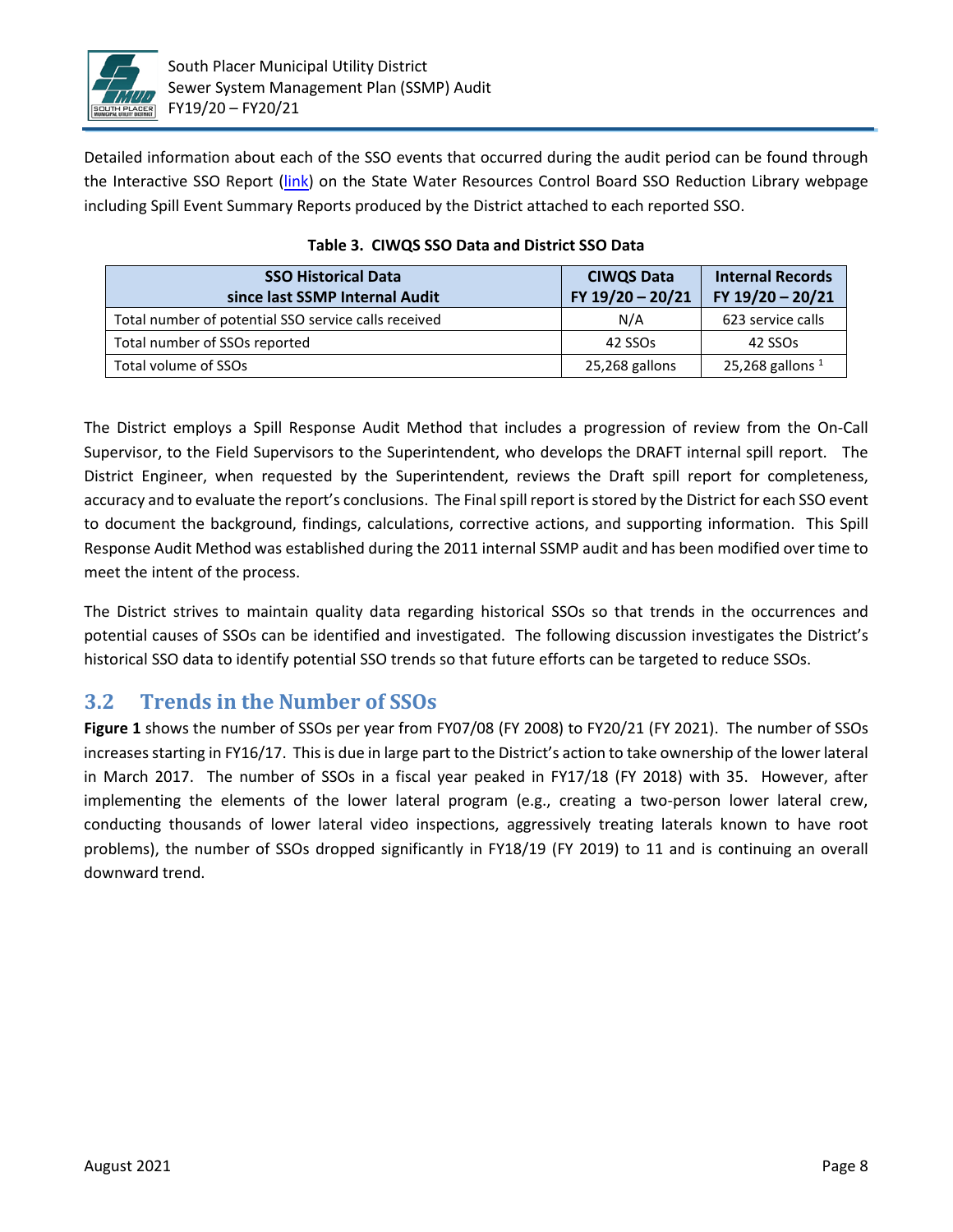



**Figure 1: Number of SSOs per Fiscal Year**

Thirty-four (34) of the forty-two (42) SSOs during this audit period (i.e., 81%) occurred due to a failure in the publicly owned portion of the lower lateral. **Figure 2** shows the number of SSOs over the same period as Figure 1 but removes the SSOs caused by failures in the lower lateral. The District has performed consistently well in minimizing SSOs from sewer mainlines, manholes, lift stations, and other sewer infrastructure since the adoption of the SSS WDR.



**Figure 2: Number of SSOs per Fiscal Year (excluding Laterals)**

The number of SSOs per 100 miles of sewer pipe remains low compared to the average of other municipal agencies in the state and in this region per the Collection System Operational Performance Report posted by SWRCB CIWQS over the audit period.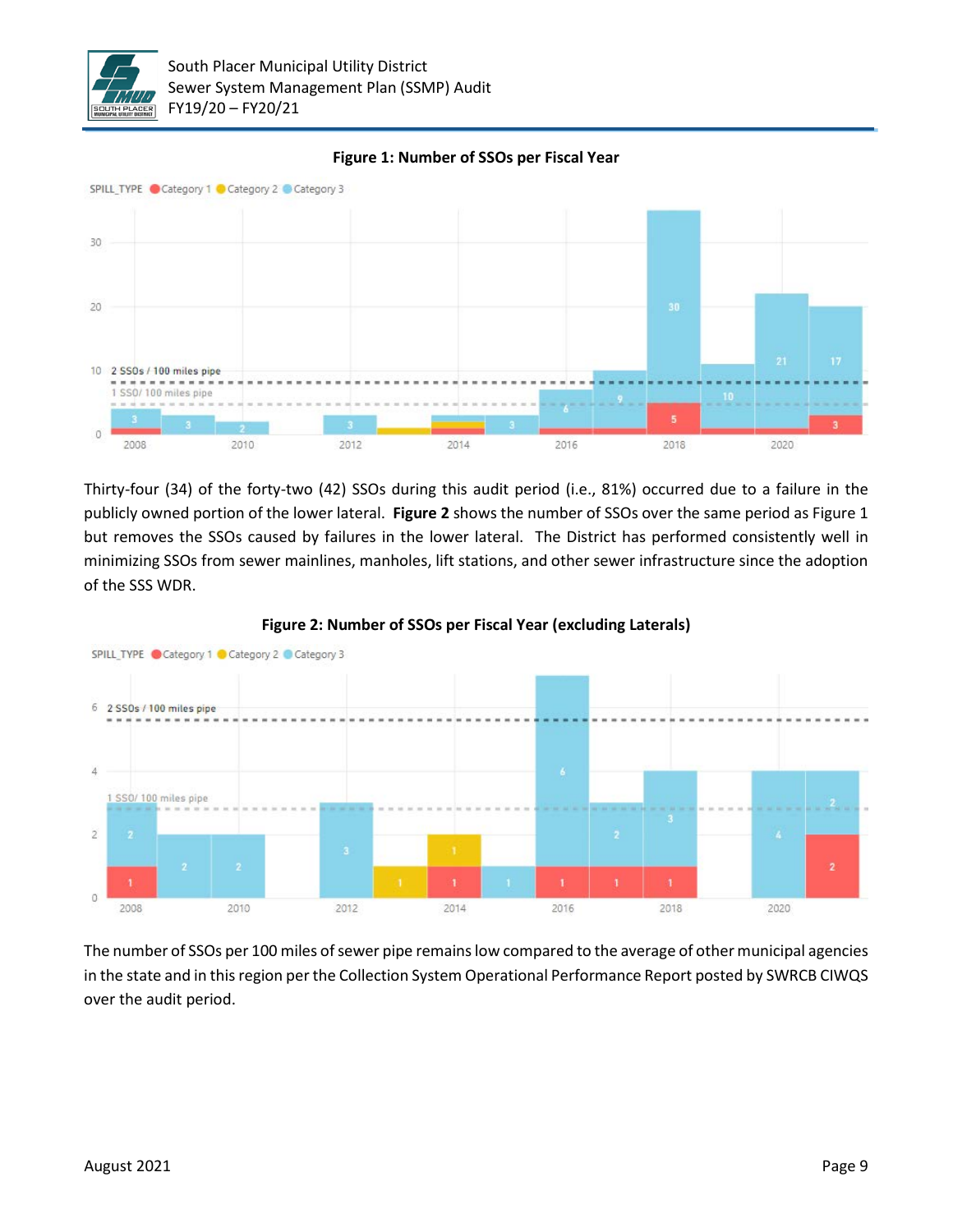

## **3.3 Trends in the Volume of SSOs**

**Figure 3** shows that the total volume of SSO per year has generally been very small since fiscal year 2007/2008 except for a few isolated events, which were discussed in previous audits. Another significant spill event in terms of SSO volume occurred during this audit period. This single event accounted for 93% of the total SSO volume for the audit period. Details of this SSO can be reviewed in the Spill Event Summary Report which was uploaded to the CIWQS database. In summary, the spill occurred from a lateral to a commercial complex. The spill was observed by tenants and customers but remained unreported for multiple days. The resulting SSO volume was large because the spill persisted for a long duration.

Except for the one large volume SSO discussed above, the volume of SSOs in FY19/20 (FY 2020) and FY20/21 (FY 2021) was relatively low compared to prior years (i.e., 922 and 805 gallons respectively). The smaller volume of SSOs is consistent and expected from the predominant type of SSO (i.e., lower lateral SSOs) that occurred during this audit period.





## **3.4 Trends in the Causes of SSOs**

The District's SSO records were queried to identify the leading causes of SSOs. **Figure 4** shows the leading causes of SSOs in the District by 1) the percentage of total spill volume of SSOs, and 2) the percentage of the total number of SSOs.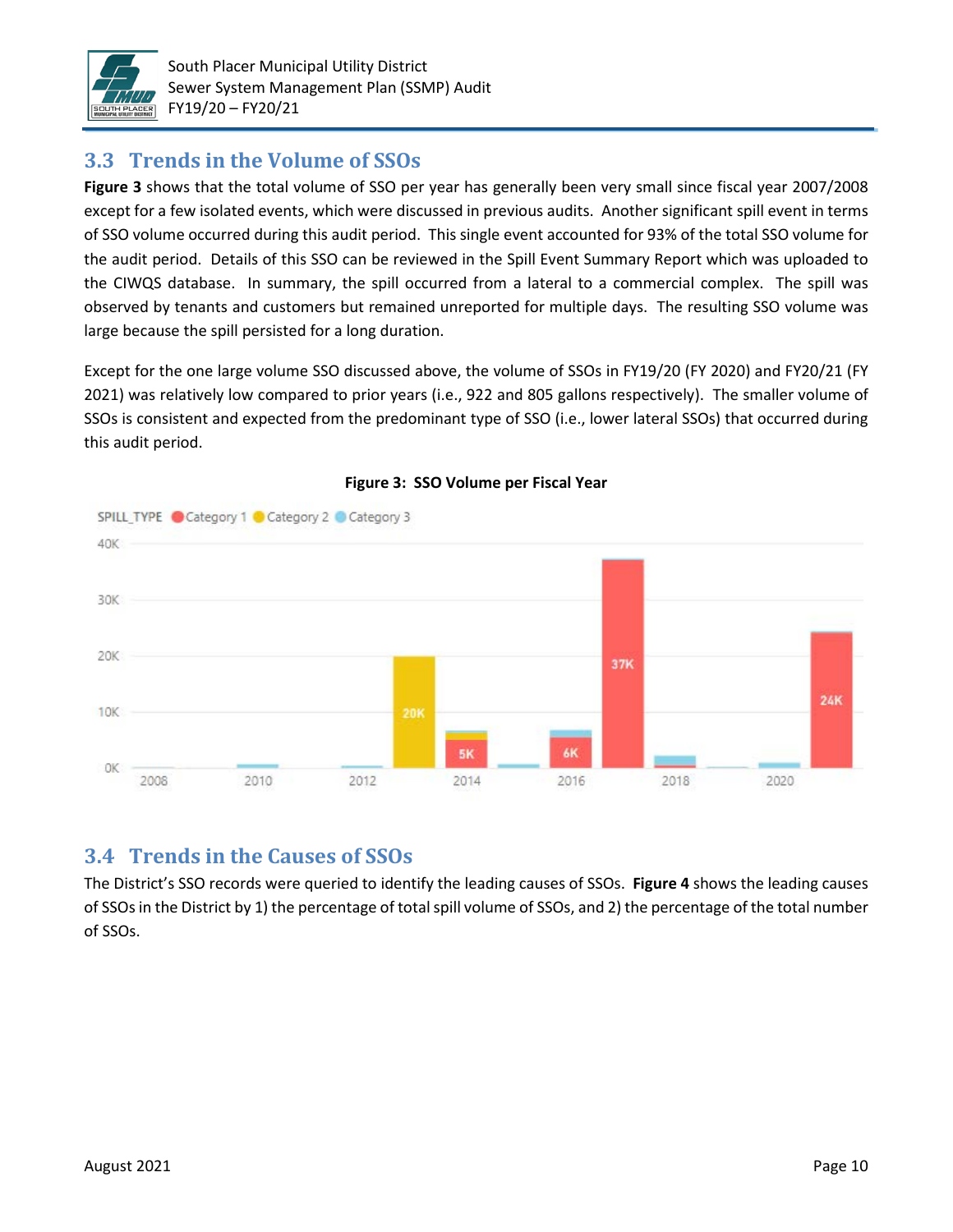



**Figure 4. Leading Causes of SSOs in FY19/20 and FY20/21**

**Figure 4** shows that roots in pipelines is the leading cause of an SSO both in number of SSOs and in the volume of SSOs. Roots have always been the leading cause of SSOs for the District's collection system. This is likely due to the large quantity of vitrified clay pipe (VCP) and the relatively short joint length, providing roots many points at which to enter the system. **Figure 5** shows the breakdown of the number of SSOs by pipe material type and that SSOs at the District predominantly occur in VCP. This might lead one to think that SSOs are mostly occurring in older parts of the system constructed of VCP. However, the data indicates that SSOs are occurring in a fairly even distribution across pipes of all ages as shown in **Figure 6**. The actions planned as a result of this SSMP Audit will target the leading causes SSOs to attempt to most effectively reduce the number and spill volume of SSOs.



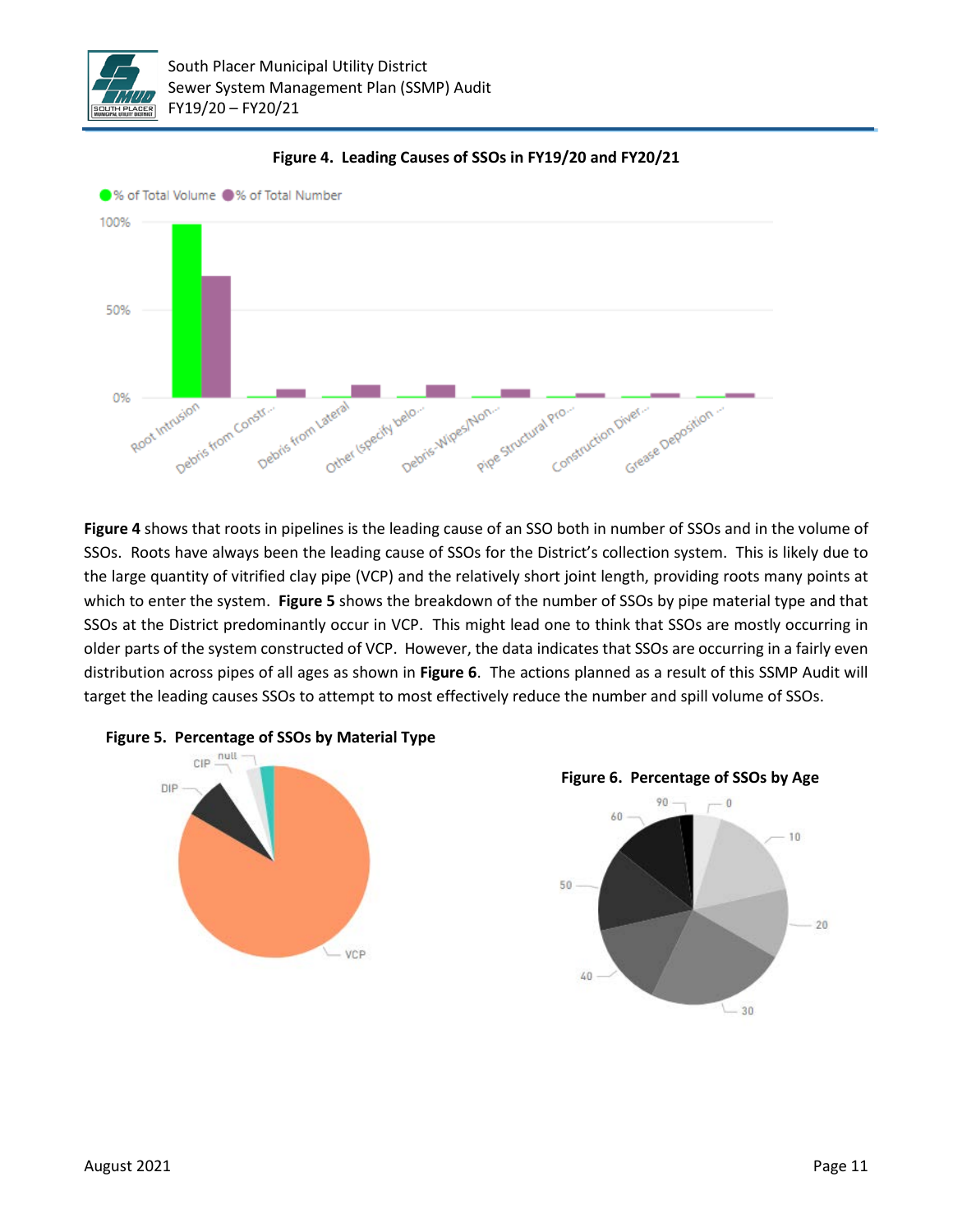

## **3.5 Anecdotal Trends in SSOs**

District staff examined the geographical location/age of the points of failure in the collection system (see **Figure 7**). The SSOs during this audit period were fairly evenly dispersed throughout the District service area. This observation can be attributed to the fact that the majority of the District's SSOs appear from lower laterals and due to the small pipe diameter and variability of discharges to the lower lateral, SSOs from lower laterals are difficult to prevent and can occur anywhere.

The audit process is an opportunity to review anecdotal factors that may present themselves as trends into the future. A trend noticed by maintenance crews in past audits and that has continued, is the buildup of toilet paper in the upstream stretches of the collection system. The implementation of low-flow fixtures within residences has



resulted in less water entering the sewer collection system. Toilet paper tends to buildup in areas of the collection system where one residence connects to the sewer and there is not enough flow to move material downstream. The toilet paper hardens over time and creates a blockage. This is an interesting challenge for the District because it is a challenge with limited solutions. The District has placed mainlines and laterals on "high-frequency" cleaning schedules, placed mainlines and laterals on "high-frequency" inspection schedules, and replaced connections of the lateral to the main with varying levels of success. This may be an issue that increases over time with the increasing efforts for water conservation.

## **3.6 SSO Reduction Goals**

Currently, the District's measures the number of SSOs and the volume of SSOs to evaluate its SSO reduction efforts. The District will strive for zero SSO events but realizes any goal must be realistic and achievable to be effective. **Table 4** below lists the District's SSO goals for number of SSO events and the volume of SSOs. Note that the District assumed the ownership of lower laterals in March 2017.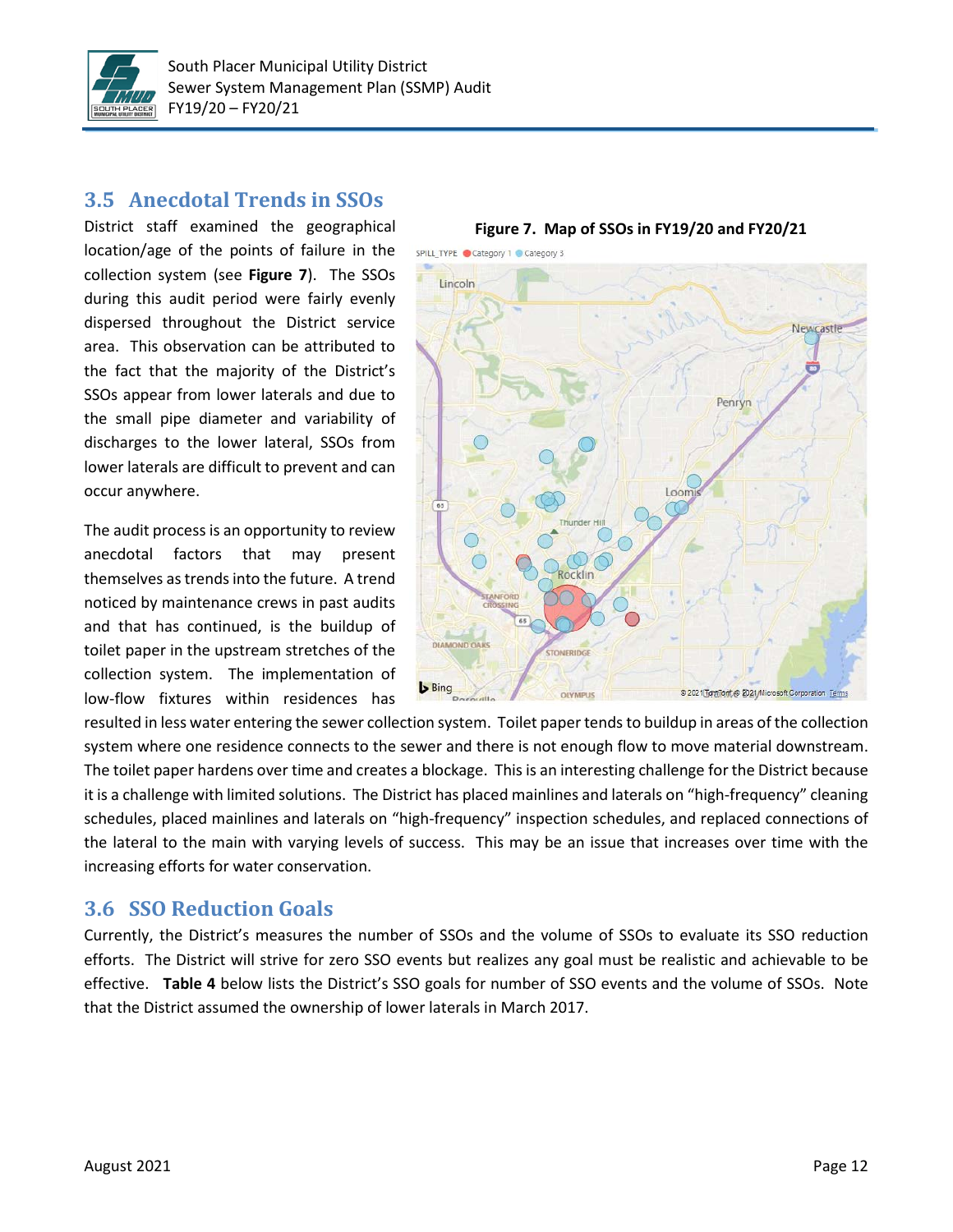

| <b>Performance Score</b> | <b>Total Number of Lower</b><br>Lateral SSOs/year | <b>Total Number of all</b><br>other SSOs/year | <b>Total Volume of</b><br>SSOs/year |
|--------------------------|---------------------------------------------------|-----------------------------------------------|-------------------------------------|
| <b>Excellent</b>         | < 13                                              | U                                             | < 250                               |
| Good                     | < 16                                              |                                               | < 500                               |
| <b>Above Goal</b>        | < 19                                              |                                               | < 1000                              |
| Goal                     | 19                                                |                                               | 1000                                |
| <b>Below Goal</b>        | > 20                                              | 4+                                            | >1000                               |

**Table 4. District SSO Goals**

**Table 5** compares the District SSO goals against the actual number of SSOs during the timeframe of the current SSMP internal audit.

|                                          |          | <b>FY19/20</b> |                   |            | FY20/21 |                   |  |
|------------------------------------------|----------|----------------|-------------------|------------|---------|-------------------|--|
|                                          | Goal     | Actual         | Performance       | Goal       | Actual  | Performance       |  |
| <b>Total Number of</b><br>Lateral SSOs   | $<=19$   | 18             | Above Goal        | $\leq$ 19  | 16      | Above Goal        |  |
| <b>Total Number of</b><br>All Other SSOs | $\leq$ 3 | 4              | <b>Below Goal</b> | $\leq$ = 3 | 4       | <b>Below Goal</b> |  |
| Total Volume of SSOs<br>(gallons)        | < 1000   | 922            | <b>Above Goal</b> | < 1000     | 24,346  | <b>Below Goal</b> |  |

**Table 5. SSO Reduction Goals**

The number of "Other" SSOs exceeded the goal by one in each of the two fiscal years and is noted as "below goal". Upon review of the eight (8) SSO events, half of them were caused by root intrusion, two were caused by excessive amounts of toilet paper, one was caused by construction debris introduced by others, and the last was caused by a defective inside drop.

The volume of SSOs is noted as "below goal" for FY20/21. A majority (i.e., 93%) of the total SSO volume for the audit period was due to a single event. In summary, the spill occurred from a lateral to a commercial complex. The spill was observed by tenants and customers but remained unreported for multiple days. The resulting SSO volume was large because the spill persisted for a long duration. Details of this SSO can be reviewed in the Spill Event Summary Report which was uploaded to the CIWQS database.

### **3.6.1 Planned Efforts to Reach Identified SSO Reduction Goals**

The following section describes specific changes to be implemented based on the identified SSO trends to meet the target reduction goals in **Table 5**. The discussion of planned efforts is broken down into a number of potential categories (i.e., cleaning, tools, maintenance schedules, BMPs, staffing, funding, and training). It is recommended that these categories for potential changes be revisited with each subsequent SSMP internal audit to examine if they may apply to future conditions. Changes in each category may not be necessary in each audit, but addressing each category provides a holistic approach to SSO reduction.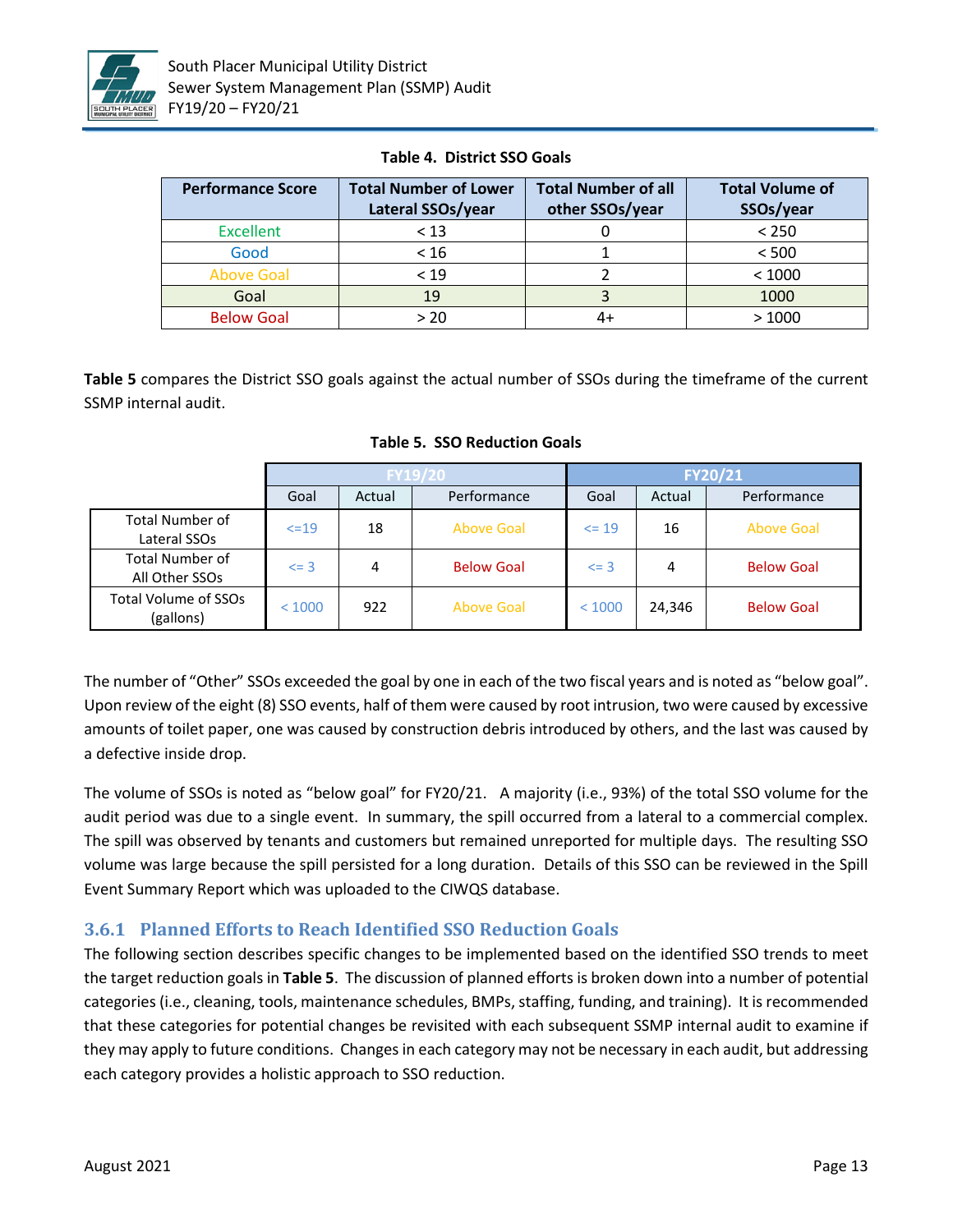

#### **Changes to be employed to sanitary sewer system cleaning**

The District plans to continue to implement its approach to cleaning mainline pipes (i.e., high frequency cleaning and inspection-driven cleaning schedules) as described in the SSMP.

#### **Changes to be employed to sanitary sewer system tools and/or technology**

The District is committed to providing efficient and effective sanitary sewer service. One of the ways the District supports this commitment is by approving funds to purchase the vehicles and tools needed to perform vital operations efficiently and effectively. The District plans to purchase the following vehicles/equipment during the next audit period:

- Replace/upgrade the SCADA software and hardware in accordance with the recommendations of the SCADA Master Plan,
- Replace CCTV camera equipment on an existing CCTV truck to improve our ability to access all of the sewer system with camera equipment and to standardize the equipment used by the District,
- Replace one lateral camera, and
- Purchase a new flail mower to maintain easement access roads more effectively.

#### **Changes to be employed to sanitary sewer system maintenance and repair schedules**

The District is committed to providing efficient and effective sanitary sewer service. The District is improving the method of communicating and executing planned repairs to the collection system through the use of its CMMS. The CMMS will be used differently to communicate the priority and expected timelines for repairs to help ensure that needed improvements are addressed in a timely manner.

#### **Changes to be employed to sanitary sewer system best management practices**

The District will continue a public outreach effort towards its customers to improve notification response times. This effort will include updates to the District website, mailing out information through newsletters, and wrapping certain District vehicles with messaging to urge customers to call the District early with sewer problems.

#### **Changes to be employed to sanitary sewer system staffing levels and organization**

The District created and filled a Regulatory Compliance Technician position. This position assists in the creation of standard operating procedures (SOPs), facilitation of required training, and compliance with various regulatory requirements.

No changes to staffing levels are anticipated or suggested.

#### **Changes to be employed to sanitary sewer system funding levels**

The District's rates have proven effective in supporting an appropriate and high level of service for its customers.

No changes to rates are anticipated or suggested to meet the District's regulatory requirements.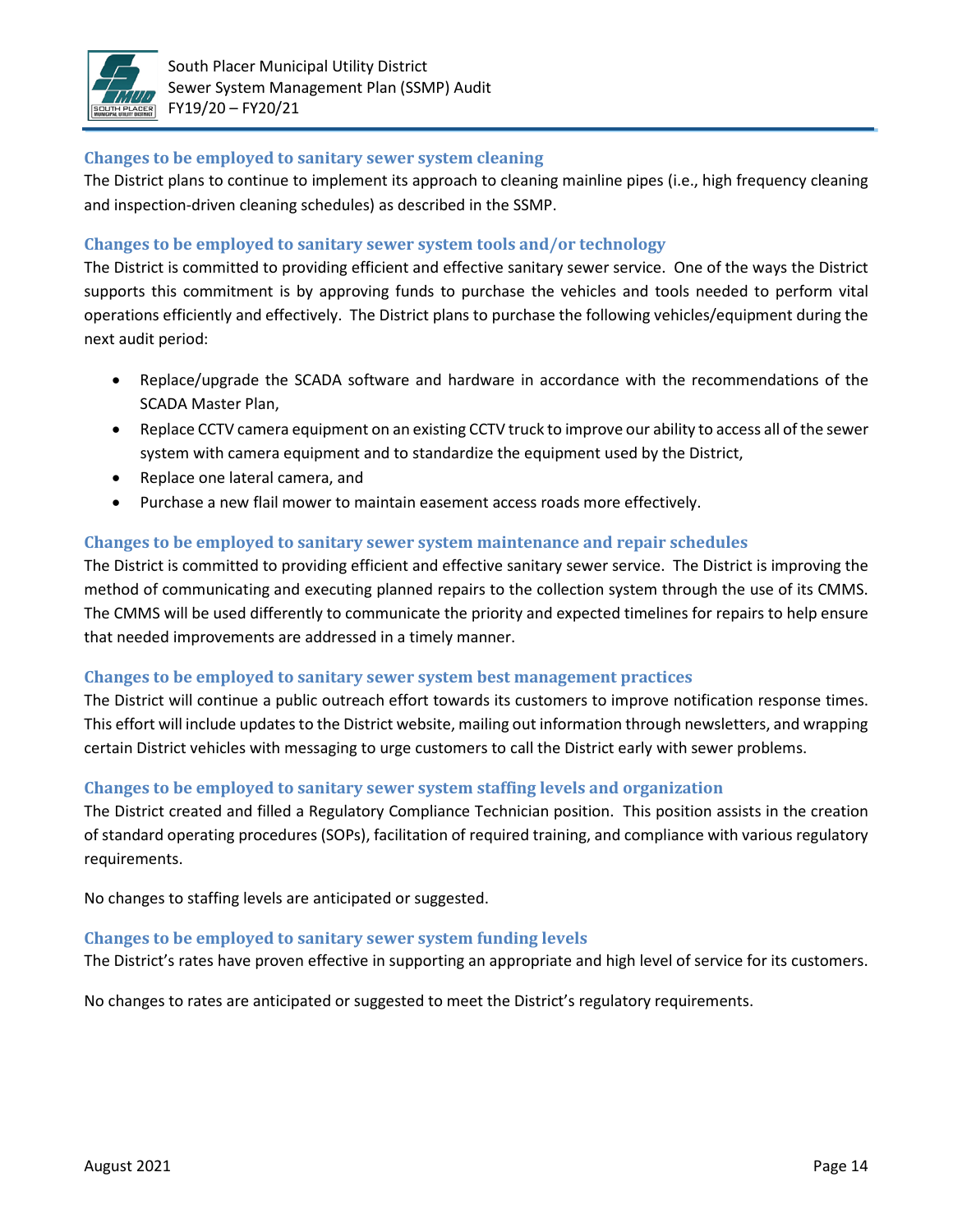

#### **Changes to be employed to sanitary sewer system training**

The District created and filled a new regulatory compliance/safety position. This position is responsible for facilitating training to ensure that the District's training goals are met. This position is helping the District better utilize its training software platform to document training that occurs per its training schedule.

The District has started and plans to continue to train all crew members on the SOPs related to their assigned crew at the beginning of each crew rotation.

#### **Measures to Assure No Repeat SSOs**

The District employs various strategies to lessen the chance of repeat SSOs from the same location. The District completes a formal, written Spill Event Summary Report for every SSO that occurs to identify any potential for a repeat blockage and the measures needed to lessen the chance of that occurring.

The District is developing a document to outline the interconnections between the O&M work programs described in the SSMP to help ensure that each pipe identified as a potential concern for future blockage or SSO, ends up in the appropriate maintenance work program to lessen the chance of SSOs.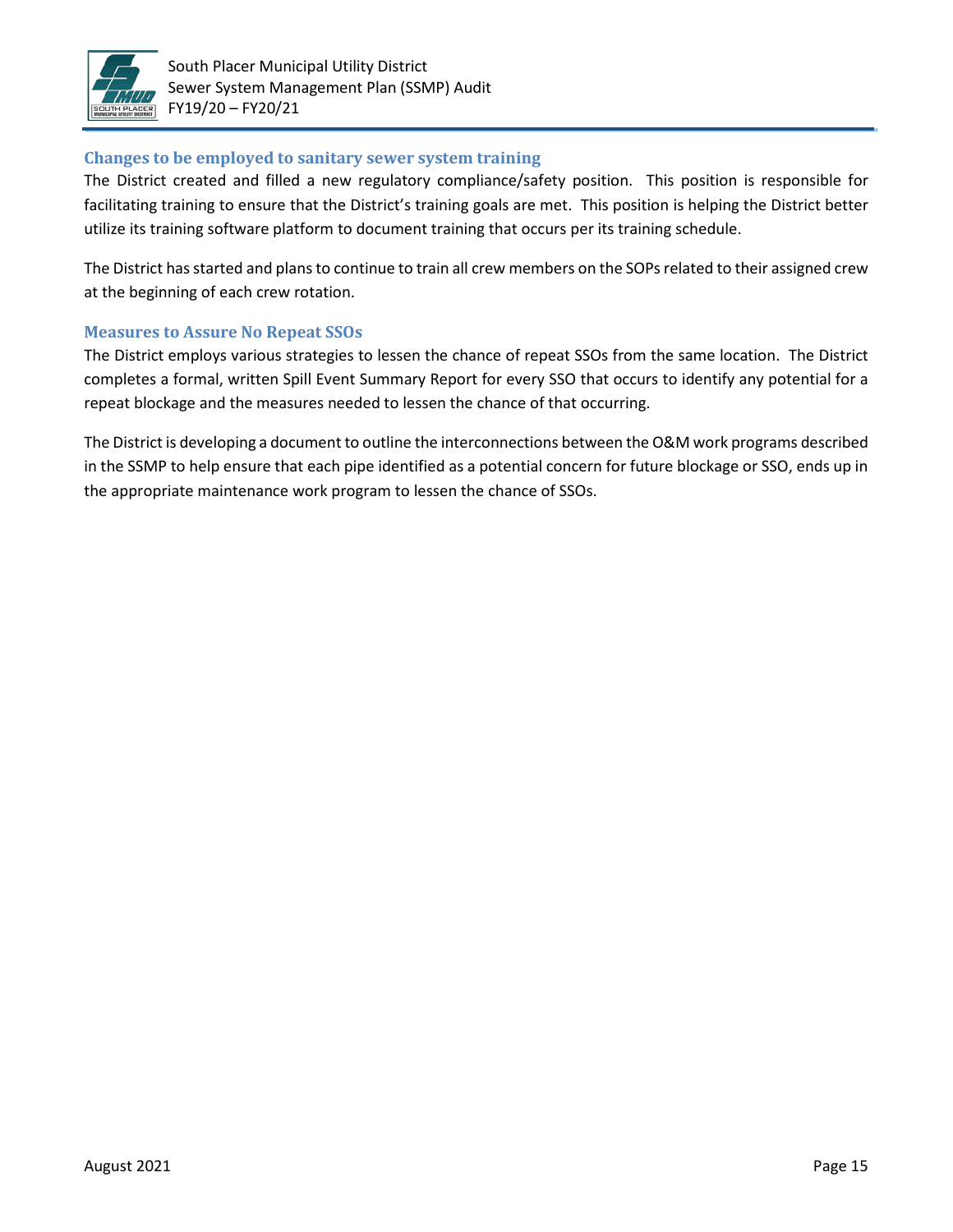

## **SECTION 4 Review of SSMP Compliance**

Per SSS WDR Section D.13.x, the objective of this audit is to focus on evaluating the effectiveness of the SSMP and the District's compliance with the SSMP requirements identified in the SSS WDR Order. This section describes the procedure used to assess the compliance of the District's SSMP.

**Table 6** below lists each of the mandatory elements of the SSMP as specified in Section D.13 of the SSS WDRs. The reader should refer to the SSS WDRs for the complete description of the requirements. The general compliance status of the associated element of the District's SSMP with the SSS WDR Order is indicated with one of the following ratings.

**Yes** - in compliance, **No** - not in compliance, or *N/A – not applicable. In this case a written justification is included in the SSMP*.

**Table 6** also lists any recommendations from the 2019 SSMP Audit related to an element of the SSMP along with a brief discussion of the follow-through actions taken since the 2019 Audit.

| Sec.   | <b>With</b><br><b>Order</b> | <b>2019 Audit Recommendation</b>                                                                                                                                                                                             | <b>Follow-Through of SSMP Implementation</b><br>and 2019 Audit Recommendations                                                                                                    |
|--------|-----------------------------|------------------------------------------------------------------------------------------------------------------------------------------------------------------------------------------------------------------------------|-----------------------------------------------------------------------------------------------------------------------------------------------------------------------------------|
| Ť      | Yes                         | Continue to evaluate Strategic Plan goals for<br>effectiveness as it relates to the SSMP.                                                                                                                                    | Strategic Plan goals are revisited and<br>evaluated periodically and, at a minimum,<br>reported to the SPMUD Board of Directors<br>annually.                                      |
| ii(a)  | <b>Yes</b>                  |                                                                                                                                                                                                                              |                                                                                                                                                                                   |
| ii(b)  | Yes                         |                                                                                                                                                                                                                              |                                                                                                                                                                                   |
| ii(c)  | <b>Yes</b>                  |                                                                                                                                                                                                                              |                                                                                                                                                                                   |
| iii(a) | Yes                         |                                                                                                                                                                                                                              |                                                                                                                                                                                   |
| iii(b) | Yes                         | The Standards should be reviewed and<br>updated to align with current standards to<br>limit the chance of SSOs.                                                                                                              | The District Standard Specifications and<br><b>Improvement Standards for Sanitary</b><br>Sewers was updated and republished in<br>May 2021 (see 2.2.4).                           |
| iii(c) | Yes                         |                                                                                                                                                                                                                              |                                                                                                                                                                                   |
| iii(d) | Yes                         |                                                                                                                                                                                                                              |                                                                                                                                                                                   |
| iii(e) | Yes                         |                                                                                                                                                                                                                              |                                                                                                                                                                                   |
| iv(a)  | Yes                         | Continue to inquire about the availability and<br>updates to surrounding jurisdiction's storm<br>drain maps so updates (when available) can be<br>incorporated into the District's GIS.                                      | The District continues to ask for updated<br>storm drain mapping from the jurisdictions<br>that own and operate the storm drain<br>systems in its boundary.                       |
| iv(b)  | <b>Yes</b>                  | Finalize SOPs currently in DRAFT form and<br>continue to develop pertinent SOPs.<br>Consider using outside resources to<br>$\qquad \qquad \blacksquare$<br>complete this task or hire a regulatory<br>compliance technician. | - The Regulatory Compliance Technician<br>(RCT) hired during this audit period<br>assisted with finalizing SOPs for the<br>District's equipment and work tasks (see<br>$2.2.5$ ). |

**Table 6. Compliance with Requirements of SSS WDR Section D.13 and Review of Implementation**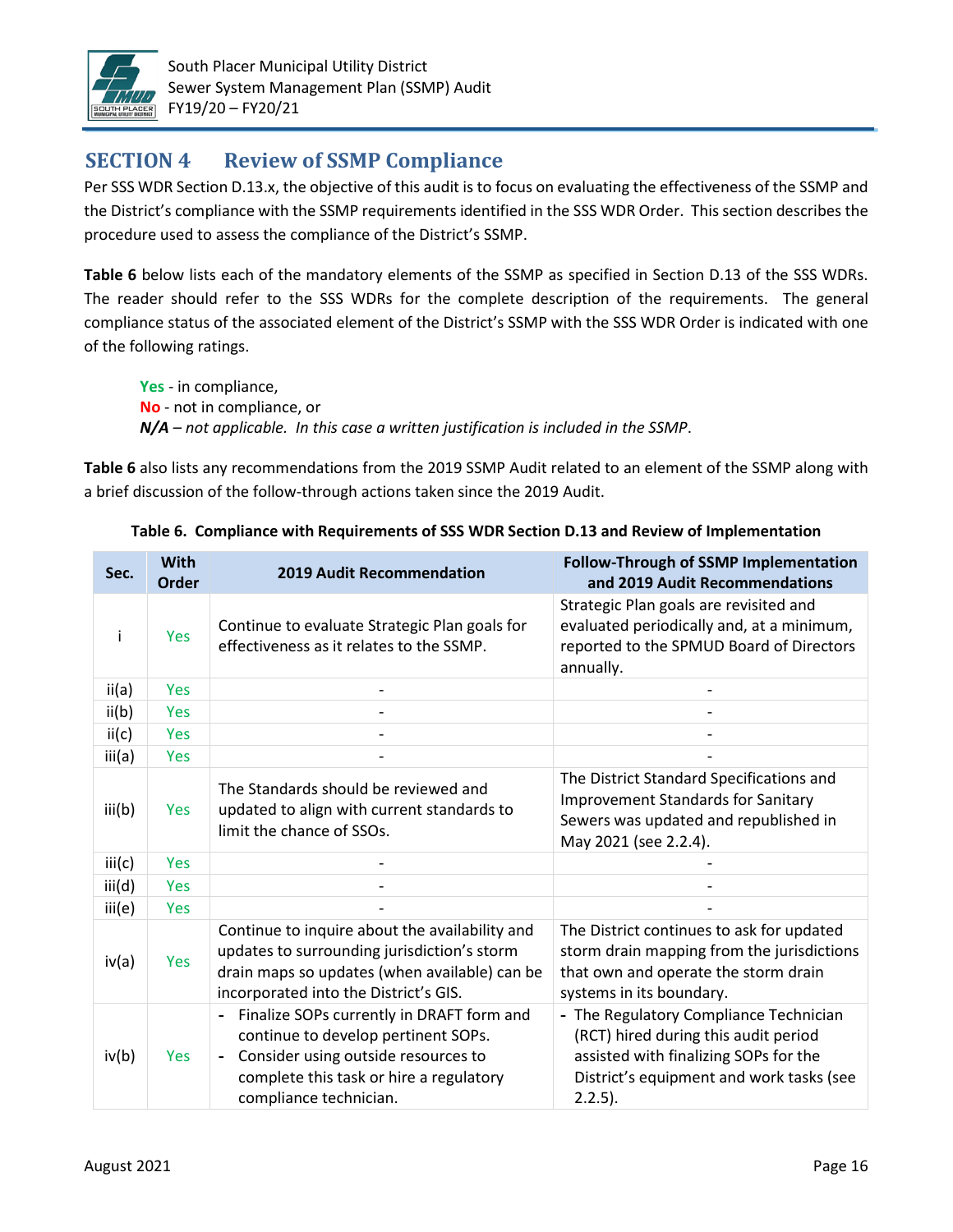

| Sec.   | With<br>Order | <b>2019 Audit Recommendation</b>                                                                                                                                                                                                                                                                                                                                                                                                                                                                                                                                                                                                                                                                                                                       | <b>Follow-Through of SSMP Implementation</b><br>and 2019 Audit Recommendations                                                                                                                                                                                                                                                                                                                                    |
|--------|---------------|--------------------------------------------------------------------------------------------------------------------------------------------------------------------------------------------------------------------------------------------------------------------------------------------------------------------------------------------------------------------------------------------------------------------------------------------------------------------------------------------------------------------------------------------------------------------------------------------------------------------------------------------------------------------------------------------------------------------------------------------------------|-------------------------------------------------------------------------------------------------------------------------------------------------------------------------------------------------------------------------------------------------------------------------------------------------------------------------------------------------------------------------------------------------------------------|
|        |               | Continue to evaluate the Lower Lateral<br>Program for effectiveness.                                                                                                                                                                                                                                                                                                                                                                                                                                                                                                                                                                                                                                                                                   | - Staff made two significant changes<br>aimed to improve the effectiveness of<br>the Lower Lateral Program. One was to<br>outfit another vehicle to respond to<br>callouts (see 2.2.9). The second was to<br>create sub-maintenance zones to better<br>prioritize lateral assessments (see 2.2.7).                                                                                                                |
| iv(c)  | Yes           | Periodically evaluate the progress of 5-Year<br>CIP and R&R Plans.                                                                                                                                                                                                                                                                                                                                                                                                                                                                                                                                                                                                                                                                                     | The District Engineer and Superintendent<br>met annually to review the progress of 5-<br>Year CIP and R&R plans.                                                                                                                                                                                                                                                                                                  |
| iv(d)  | Yes           | Develop a schedule for regular training on<br>the specific equipment that the District<br>owns. The scheduled equipment training<br>should identify the frequency of training,<br>the proposed instructors, appropriate<br>referencing of SOPs and manuals, and the<br>individuals required to take the training.<br>Use the SOPs (recommended in this audit)<br>as a training tool for District staff. The SOPs<br>should be developed so that 1) they<br>provide a framework for the consistent<br>delivery of required information, skills, and<br>familiarity with equipment, and 2) they can<br>be used to demonstrate competence of an<br>individual in the particular subject.<br>The two above topics are carry-overs from<br>previous audits. | - The Regulatory Compliance Technician<br>(RCT) hired during this audit period<br>assisted with finalizing SOPs for the<br>District's equipment and work tasks (see<br>$2.2.5$ ).<br>- At the beginning of every crew rotation,<br>District staff are required to review all<br>SOPs related to the equipment and tasks<br>associated with that particular crew.<br>SOPs are available for review at any<br>time. |
| iv(e)  | Yes           |                                                                                                                                                                                                                                                                                                                                                                                                                                                                                                                                                                                                                                                                                                                                                        |                                                                                                                                                                                                                                                                                                                                                                                                                   |
| v(a)   | Yes           | Begin the process of updating the District<br>Specifications and Improvement Standards.                                                                                                                                                                                                                                                                                                                                                                                                                                                                                                                                                                                                                                                                | The District Standard Specifications and<br><b>Improvement Standards for Sanitary</b><br>Sewers was updated and republished in<br>May 2021 (see 2.2.4).                                                                                                                                                                                                                                                           |
| v(b)   | Yes           |                                                                                                                                                                                                                                                                                                                                                                                                                                                                                                                                                                                                                                                                                                                                                        |                                                                                                                                                                                                                                                                                                                                                                                                                   |
| vi(a)  | Yes           |                                                                                                                                                                                                                                                                                                                                                                                                                                                                                                                                                                                                                                                                                                                                                        |                                                                                                                                                                                                                                                                                                                                                                                                                   |
| vi(b)  | Yes           |                                                                                                                                                                                                                                                                                                                                                                                                                                                                                                                                                                                                                                                                                                                                                        |                                                                                                                                                                                                                                                                                                                                                                                                                   |
| vi(c)  | Yes           |                                                                                                                                                                                                                                                                                                                                                                                                                                                                                                                                                                                                                                                                                                                                                        |                                                                                                                                                                                                                                                                                                                                                                                                                   |
| vi(d)  | Yes           |                                                                                                                                                                                                                                                                                                                                                                                                                                                                                                                                                                                                                                                                                                                                                        | $\overline{\phantom{a}}$                                                                                                                                                                                                                                                                                                                                                                                          |
| vi(e)  | Yes           |                                                                                                                                                                                                                                                                                                                                                                                                                                                                                                                                                                                                                                                                                                                                                        |                                                                                                                                                                                                                                                                                                                                                                                                                   |
| vi(f)  | Yes           |                                                                                                                                                                                                                                                                                                                                                                                                                                                                                                                                                                                                                                                                                                                                                        |                                                                                                                                                                                                                                                                                                                                                                                                                   |
| vii(a) | Yes           |                                                                                                                                                                                                                                                                                                                                                                                                                                                                                                                                                                                                                                                                                                                                                        |                                                                                                                                                                                                                                                                                                                                                                                                                   |
| vii(b) | Yes           |                                                                                                                                                                                                                                                                                                                                                                                                                                                                                                                                                                                                                                                                                                                                                        |                                                                                                                                                                                                                                                                                                                                                                                                                   |
| vii(c) | Yes           |                                                                                                                                                                                                                                                                                                                                                                                                                                                                                                                                                                                                                                                                                                                                                        |                                                                                                                                                                                                                                                                                                                                                                                                                   |
| vii(d) | Yes           |                                                                                                                                                                                                                                                                                                                                                                                                                                                                                                                                                                                                                                                                                                                                                        |                                                                                                                                                                                                                                                                                                                                                                                                                   |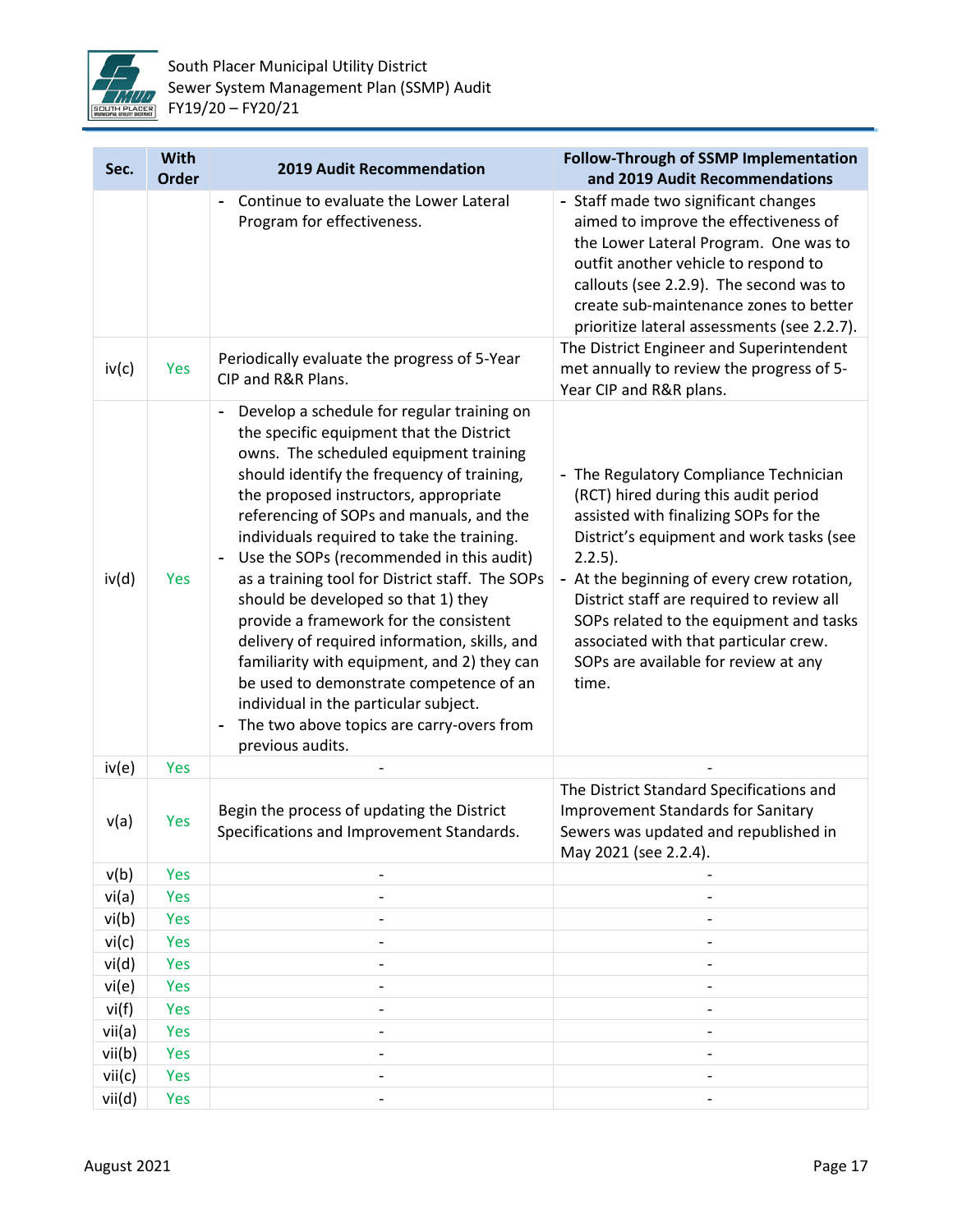

| Sec.    | With<br><b>Order</b> | <b>2019 Audit Recommendation</b>                                                                                                                                                                                                                                                                                   | <b>Follow-Through of SSMP Implementation</b><br>and 2019 Audit Recommendations                                                                                                                                          |
|---------|----------------------|--------------------------------------------------------------------------------------------------------------------------------------------------------------------------------------------------------------------------------------------------------------------------------------------------------------------|-------------------------------------------------------------------------------------------------------------------------------------------------------------------------------------------------------------------------|
| vii(e)  | Yes                  |                                                                                                                                                                                                                                                                                                                    |                                                                                                                                                                                                                         |
| vii(f)  | Yes                  | Develop a SOP describing the process of how<br>pipelines are added to the high frequency (hot<br>spot) cleaning schedule, how the cleaning<br>frequency (i.e., number of months) for each<br>hot spot is initially set, and how the cleaning<br>frequency for an individual hot spot may be<br>adjusted over time. | This has not been finalized and will be<br>carried over into the next audit period.<br>The scope of this effort has increased and<br>the interconnections between all work<br>programs will be mapped out.              |
| vii(g)  | Yes                  |                                                                                                                                                                                                                                                                                                                    |                                                                                                                                                                                                                         |
| viii(a  | Yes                  |                                                                                                                                                                                                                                                                                                                    |                                                                                                                                                                                                                         |
| viii(b  | Yes                  |                                                                                                                                                                                                                                                                                                                    |                                                                                                                                                                                                                         |
| viii(c) | Yes                  |                                                                                                                                                                                                                                                                                                                    |                                                                                                                                                                                                                         |
| viii(d  | Yes                  |                                                                                                                                                                                                                                                                                                                    |                                                                                                                                                                                                                         |
| ix(a)   | Yes                  |                                                                                                                                                                                                                                                                                                                    |                                                                                                                                                                                                                         |
| ix(b)   | Yes                  | Identify metrics that correspond with specific<br>elements of the SSMP and develop numerical<br>goal ranges so the data currently collected and<br>monitored by the District can be used as<br>performance indicators (PIs) to quantitatively<br>monitor SSMP effectiveness.                                       | Performance indicators (PIs) were<br>developed and used as part of this 2021<br><b>SSMP Audit.</b>                                                                                                                      |
| ix(c)   | Yes                  | Develop goals for metrics that track<br>preventative maintenance activities and<br>identify the person/position responsible for<br>tracking data against those goals.                                                                                                                                              | Goals, based on the District work<br>programs for preventative maintenance<br>activities were established. Performance<br>against those goals was reported to the<br>SPMUD Board of Directors monthly.                  |
| ix(d)   | Yes                  |                                                                                                                                                                                                                                                                                                                    |                                                                                                                                                                                                                         |
| ix(e)   | Yes                  |                                                                                                                                                                                                                                                                                                                    |                                                                                                                                                                                                                         |
| X       | Yes                  | Post this SSMP internal audit to the District<br>website.<br>Schedule the next internal SSMP audit for<br>July - August 2023.<br>Use the format of this audit for future<br>internal audits.                                                                                                                       | The 2019 SSMP Audit was posted to the<br>District's public-facing website.<br>The 2021 SSMP Audit was conducted.<br>The general format of the audit was used<br>with modifications as described in the<br>audit itself. |
| xi(a)   | Yes                  |                                                                                                                                                                                                                                                                                                                    |                                                                                                                                                                                                                         |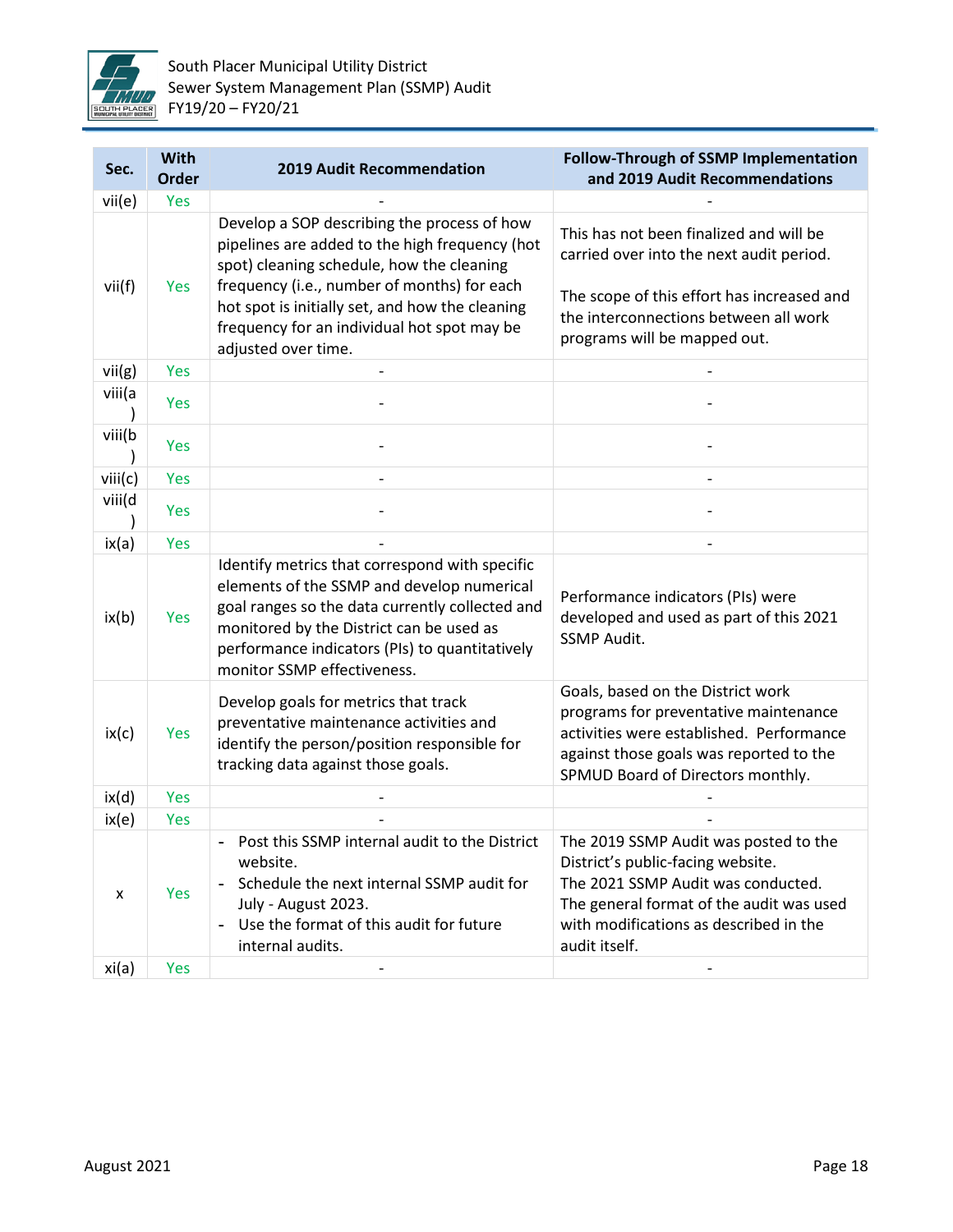

## **SECTION 5 Review of SSMP Effectiveness**

Per SSS WDR Section D.13.x, the objective of this audit is to focus on evaluating the effectiveness of the SSMP and the District's compliance with the SSMP requirements identified in the SSS WDR Order. This section describes the procedure used to assess the effectiveness of the District's SSMP. This section will not repeat the information and plans presented in each section of the SSMP. The focus of this section is to evaluate the effectiveness of each SSMP element. The reader should reference the District SSMP to obtain the information reviewed by this audit.

The District elected to modify the method used to evaluate the effectiveness of SSMP elements during this audit. As recommended in previous audits, the District developed performance indicators (PIs) to assess the effectiveness of the SSMP elements, where appropriate. The PIs are grouped by SSMP element and are intended to be used multiple times during the two-year audit period. The responsible person for each element collects the data associated with each PI, enters it on the form, adds comments about the District's performance in that area, assesses the effectiveness of the SSMP element, and makes recommendations for modifications as necessary. The following pages contain the performance indicators used during this audit period to assess the effectiveness of the SSMP.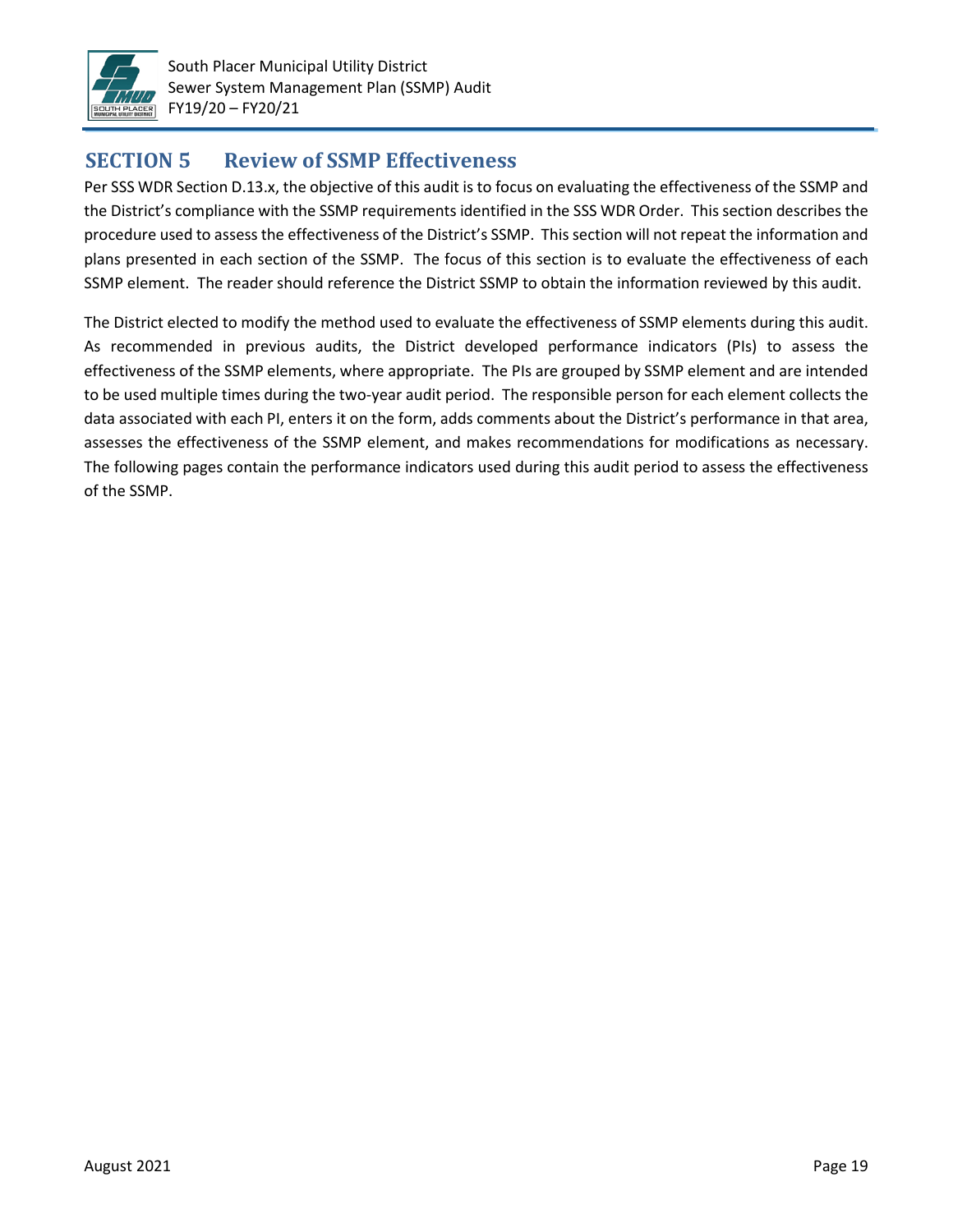|                                     | <b>SSMP Section:</b>                                                                                                                                                                                                                                                                | D.13 (ii) - Organization |                   |                   |      |                  |
|-------------------------------------|-------------------------------------------------------------------------------------------------------------------------------------------------------------------------------------------------------------------------------------------------------------------------------------|--------------------------|-------------------|-------------------|------|------------------|
|                                     | <b>Responsible Person:</b>                                                                                                                                                                                                                                                          | Superintendent           |                   |                   |      |                  |
|                                     | <b>Performance Indicators:</b>                                                                                                                                                                                                                                                      |                          |                   |                   |      |                  |
| 1                                   | Success in Meeting CIWQS Reporting Requirements for SSOs<br>Data Collection Method: Review the data submitted to CIWQS and determine the percentage of SSO<br>events reported on-time according to requirements in Monitoring and Reporting Program Order No. WQ<br>2013-0058-EXEC. |                          |                   |                   |      |                  |
| 2                                   | <b>Success in Meeting Notification Requirements</b><br>Data Collection Method: Review the data submitted to CIWQS and determine the percentage of SSO<br>events reported on-time according to requirements in Monitoring and Reporting Program Order No. WQ<br>2013-0058-EXEC.      |                          |                   |                   |      |                  |
| 3                                   | <b>Reserved for Future Use</b><br>Data Collection Method: text                                                                                                                                                                                                                      |                          |                   |                   |      |                  |
| <b>Performance Indicators</b>       |                                                                                                                                                                                                                                                                                     |                          |                   | <b>Rating</b>     |      |                  |
|                                     |                                                                                                                                                                                                                                                                                     |                          | <b>Below Goal</b> | <b>Above Goal</b> | Good | <b>Excellent</b> |
| 1                                   | <b>CIWQS Reporting Goals Met</b>                                                                                                                                                                                                                                                    |                          | $95%$             | >95%              | N/A  | 100%             |
| 2                                   | <b>Notification Requirements Met</b>                                                                                                                                                                                                                                                |                          | $<$ 100%          | N/A               | N/A  | 100%             |
| 3<br><b>Reserved for Future Use</b> |                                                                                                                                                                                                                                                                                     |                          |                   |                   |      |                  |

| <b>Periodic Performance Tracking</b>                                    |                       |              |               |     |                                                      |  |
|-------------------------------------------------------------------------|-----------------------|--------------|---------------|-----|------------------------------------------------------|--|
| Date                                                                    | <b>Measured Value</b> |              |               |     | <b>Performance Assessment Comments</b>               |  |
|                                                                         | Goal                  |              | 2             | 3   | The LRO reported 2 of the 22 SSOs after the required |  |
|                                                                         |                       |              |               |     | date. SSO ID 862269 was reported seven days late.    |  |
| 6/30/20                                                                 |                       |              |               |     | SSO ID 865881 was reported one day late.             |  |
|                                                                         | Value                 | 91%          | 100%          | N/A | There were no Category 1 SSOs greater than 1000      |  |
|                                                                         |                       |              |               |     | gallons. No reporting to Cal OES was required.       |  |
|                                                                         | Goal                  | $\mathbf{1}$ | $\mathcal{P}$ | 3   | The LRO reported 3 of the 20 SSOs after the required |  |
|                                                                         |                       | 85%          | 100%          |     | date. SSO ID 868711 was late by one date due to      |  |
|                                                                         | Value                 |              |               |     | misunderstanding of "30 days" versus "end of the     |  |
|                                                                         |                       |              |               |     | month requirement". SSO ID 870137 was late by        |  |
| 6/30/21                                                                 |                       |              |               |     | three days. SSO ID 871174 was late by 23 days due to |  |
|                                                                         |                       |              |               | N/A | confusion in assigning the appropriate SSO Category  |  |
|                                                                         |                       |              |               |     | (i.e., Category 3 vs Category 1).                    |  |
|                                                                         |                       |              |               |     | One SSO was a Category 1 greater than 1000 gallons   |  |
|                                                                         |                       |              |               |     | and was successfully reported to Cal OES.            |  |
| Summary of Effectiveness of SSMP Elements / Recommendations for Updates |                       |              |               |     |                                                      |  |

The results of this review were surprising and helpful. With one exception, SSOs were assumed to have been reported and certified on-time by the LRO.

Changes have been made to the scheduling of reporting/certifying SSO events to CIWQS to ensure that reporting is completed within the required timelines (i.e., use of spreadsheets and calendars to calculate and track reporting deadlines).

| Signature of Responsible Person: (sign when complete) | Date:                                                                 |  |
|-------------------------------------------------------|-----------------------------------------------------------------------|--|
| Fric Nielsen                                          | Digitally signed by Eric Nielsen<br>Date: 2021.10.21 13:47:17 -07'00' |  |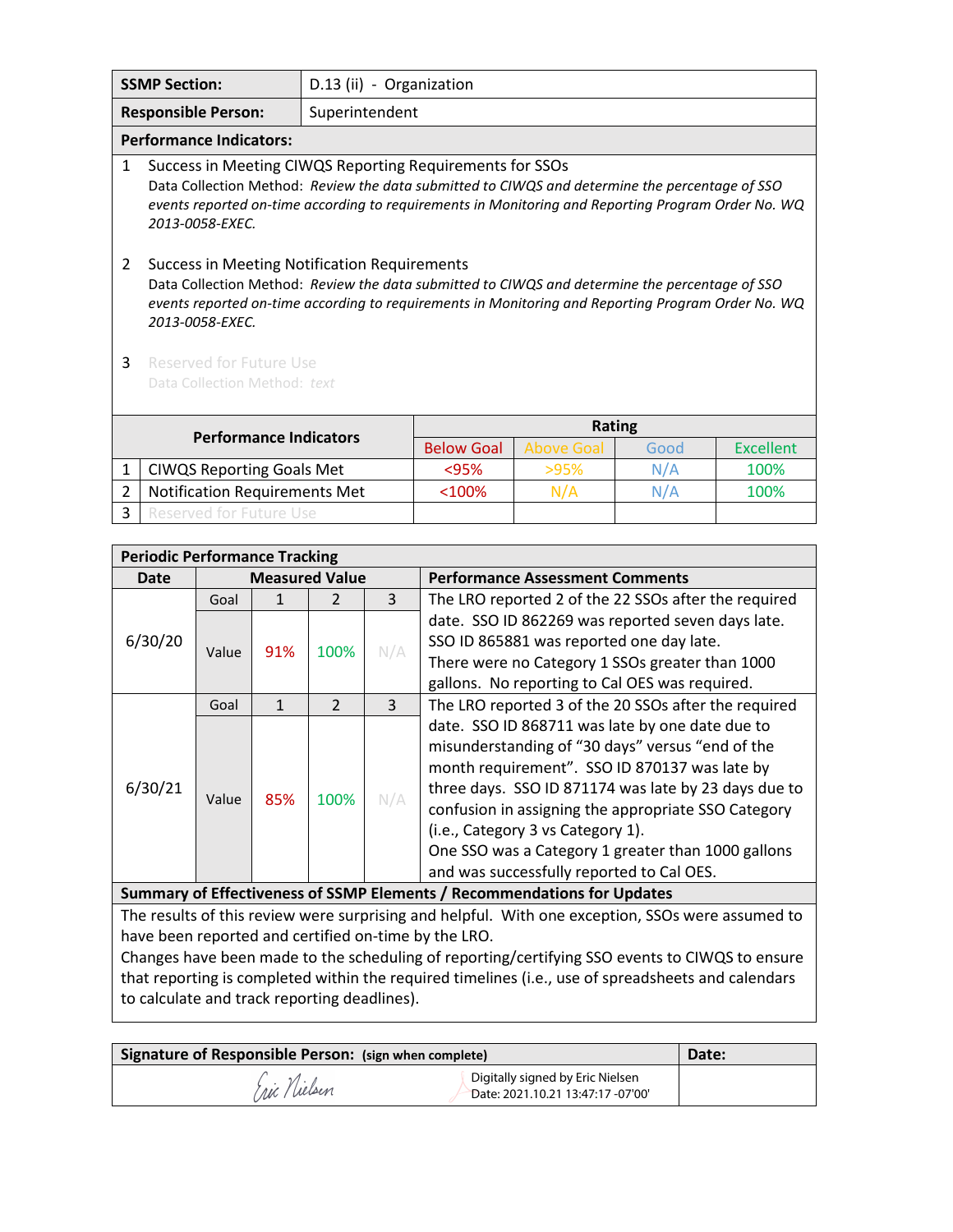| <b>SSMP Section:</b> |                                                                                                                                                                                                                                                                                                 | D.13 (iii) - Legal Authority |                   |                   |        |                  |  |
|----------------------|-------------------------------------------------------------------------------------------------------------------------------------------------------------------------------------------------------------------------------------------------------------------------------------------------|------------------------------|-------------------|-------------------|--------|------------------|--|
|                      | <b>Responsible Person:</b>                                                                                                                                                                                                                                                                      | <b>District Engineer</b>     |                   |                   |        |                  |  |
|                      | <b>Performance Indicators:</b>                                                                                                                                                                                                                                                                  |                              |                   |                   |        |                  |  |
| $\mathbf{1}$         | Review/Update District Sewer Code at least every 10 years<br>Data Collection Method: Average of the Lucity field "Response Time (min)" [WO_USER24] for the work<br>orders with a "Main Task" of "221-CALL OUT SSO" and "Call Time Category" [WO USER31] of "1-During<br><b>Business Hours".</b> |                              |                   |                   |        |                  |  |
| 2                    | Reserved for Future Use<br>Data Collection Method: text                                                                                                                                                                                                                                         |                              |                   |                   |        |                  |  |
| 3                    | Reserved for Future Use<br>Data Collection Method: text                                                                                                                                                                                                                                         |                              |                   |                   |        |                  |  |
|                      | <b>Performance Indicators</b>                                                                                                                                                                                                                                                                   |                              |                   | <b>Rating</b>     |        |                  |  |
|                      |                                                                                                                                                                                                                                                                                                 |                              | <b>Below Goal</b> | <b>Above Goal</b> | Good   | <b>Excellent</b> |  |
| 1                    | Years since last Sewer Code update                                                                                                                                                                                                                                                              |                              | >10               | 10                | $<$ 10 | $<$ 5            |  |
| $\mathfrak{p}$       |                                                                                                                                                                                                                                                                                                 |                              |                   |                   |        |                  |  |
| 3                    |                                                                                                                                                                                                                                                                                                 |                              |                   |                   |        |                  |  |

| <b>Periodic Performance Tracking</b>                                                              |       |                       |               |     |                                               |  |  |
|---------------------------------------------------------------------------------------------------|-------|-----------------------|---------------|-----|-----------------------------------------------|--|--|
| <b>Date</b>                                                                                       |       | <b>Measured Value</b> |               |     | <b>Performance Assessment Comments</b>        |  |  |
|                                                                                                   | Goal  |                       |               | 3   |                                               |  |  |
| 6/30/21                                                                                           | Value | 3                     | N/A           | N/A | The Sewer Code was last updated in June 2018. |  |  |
|                                                                                                   | Goal  |                       | $\mathcal{P}$ | 3   |                                               |  |  |
|                                                                                                   | Value |                       |               |     |                                               |  |  |
| Summary of Effectiveness of SSMP Elements / Recommendations for Updates                           |       |                       |               |     |                                               |  |  |
| The Sewer Code has proven effective in making the laws of the District more accessible, readable, |       |                       |               |     |                                               |  |  |
| and understandable to the nersons governed by such laws and by those nersons administering        |       |                       |               |     |                                               |  |  |

and understandable to the persons governed by such laws and by those persons administering such laws. The Sewer Code provides the District the legal authority necessary to meet the requirements of the SSS WDRs and to effectively operate and maintain the sewer collection system.

| Signature of Responsible Person: (sign when complete) | Date:    |
|-------------------------------------------------------|----------|
| Carie Huff                                            | 10/20/21 |
|                                                       |          |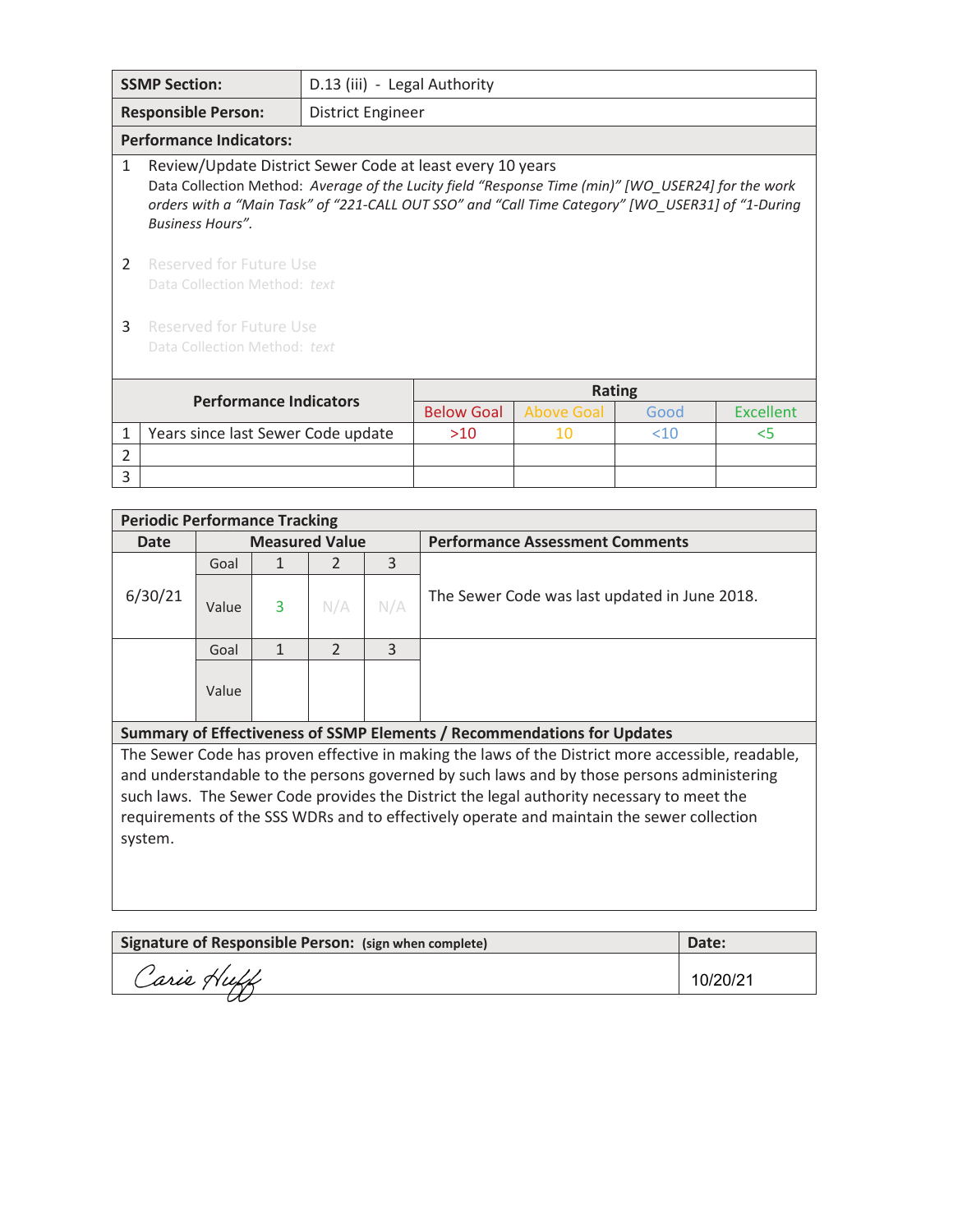|                                              | <b>SSMP Section:</b>                                                                                                                                                                                                                                                                                                                                | D.13 (iv) - Operations and Maintenance Program (1 of 2) |                   |      |                  |      |  |
|----------------------------------------------|-----------------------------------------------------------------------------------------------------------------------------------------------------------------------------------------------------------------------------------------------------------------------------------------------------------------------------------------------------|---------------------------------------------------------|-------------------|------|------------------|------|--|
| Superintendent<br><b>Responsible Person:</b> |                                                                                                                                                                                                                                                                                                                                                     |                                                         |                   |      |                  |      |  |
|                                              | <b>Performance Indicators:</b>                                                                                                                                                                                                                                                                                                                      |                                                         |                   |      |                  |      |  |
| 1                                            | Number of maintenance-related SSOs from laterals per year                                                                                                                                                                                                                                                                                           |                                                         |                   |      |                  |      |  |
|                                              | Data Collection Method: Review the data submitted to CIWQS and determine the number of spills<br>where "Where Failure Occur" is "Lower Lateral (Public)" and the "Spill Cause" is maintenance-related                                                                                                                                               |                                                         |                   |      |                  |      |  |
|                                              | (e.g., root intrusion, debris, grease deposition, etc.)                                                                                                                                                                                                                                                                                             |                                                         |                   |      |                  |      |  |
| 2                                            | Number of maintenance-related SSOs from everything except laterals per year<br>Data Collection Method: Review the data submitted to CIWQS and determine the number of spills<br>where "Where Failure Occur" is not "Lower Lateral (Public)" and the "Spill Cause" is maintenance-related<br>(e.g., root intrusion, debris, grease deposition, etc.) |                                                         |                   |      |                  |      |  |
| 3                                            | Volume of maintenance-related SSOs per year<br>Data Collection Method: Review the data submitted to CIWQS and determine the volume of spills where<br>the "Spill Cause" is maintenance-related (e.g., root intrusion, debris, grease deposition, etc.)                                                                                              |                                                         |                   |      |                  |      |  |
|                                              |                                                                                                                                                                                                                                                                                                                                                     |                                                         |                   |      | <b>Rating</b>    |      |  |
| <b>Performance Indicators</b>                |                                                                                                                                                                                                                                                                                                                                                     | <b>Below Goal</b>                                       | <b>Above Goal</b> | Good | <b>Excellent</b> |      |  |
| 1                                            | Number of maint. SSOs (laterals)                                                                                                                                                                                                                                                                                                                    |                                                         | >19               | < 19 | < 16             | < 13 |  |
| 2                                            | Number of maint. SSOs (all other)                                                                                                                                                                                                                                                                                                                   |                                                         | 3                 |      | 1                |      |  |

| <b>Periodic Performance Tracking</b> |       |    |                       |        |                                                                         |  |
|--------------------------------------|-------|----|-----------------------|--------|-------------------------------------------------------------------------|--|
| Date                                 |       |    | <b>Measured Value</b> |        | <b>Performance Assessment Comments</b>                                  |  |
|                                      | Goal  |    |                       | 3      | The number of lateral SSOs and the total volume of                      |  |
|                                      |       |    |                       |        | SSOs was better than our goals.                                         |  |
| 6/30/20                              |       |    |                       |        | The number of all other SSOs exceeded the goal by                       |  |
|                                      | Value | 18 | 4                     | 922    | one. Two were caused by root intrusion. One was                         |  |
|                                      |       |    |                       |        | caused by construction debris. One was caused by a                      |  |
|                                      |       |    |                       |        | failed inside drop structure.                                           |  |
|                                      | Goal  |    |                       |        | The reduction of lateral SSOs was good.                                 |  |
|                                      |       |    |                       |        | The number of all other SSOs exceeded the goal by                       |  |
|                                      |       |    |                       |        | one. Two were caused by excessive toilet paper and                      |  |
| 6/30/21                              |       |    |                       |        | two were caused by root intrusion.                                      |  |
|                                      | Value | 14 | 4                     | 24,340 | One large volume spill occurred. The spill went                         |  |
|                                      |       |    |                       |        | unreported by tenants for multiple days, leading to                     |  |
|                                      |       |    |                       |        | the large volume.                                                       |  |
|                                      |       |    |                       |        | Summary of Effectiveness of SSMP Elements / Recommendations for Updates |  |

3 Volume of maint. SSOs > 1000 < 1000 < 500 < 250

Overall, the number and volume of SSOs is good compared to the average of other agencies based on the CIWQS Collection System Operational Report. However, there is room for improvement. Efforts will be focused on addressing root intrusion and continuing outreach efforts to encourage customers to call the District first when there is a sewer problem so that staff can respond quickly.

| Signature of Responsible Person: (sign when complete) | Date:                                                                 |  |
|-------------------------------------------------------|-----------------------------------------------------------------------|--|
| ric Nielsen                                           | Digitally signed by Eric Nielsen<br>Date: 2021.10.21 13:47:35 -07'00' |  |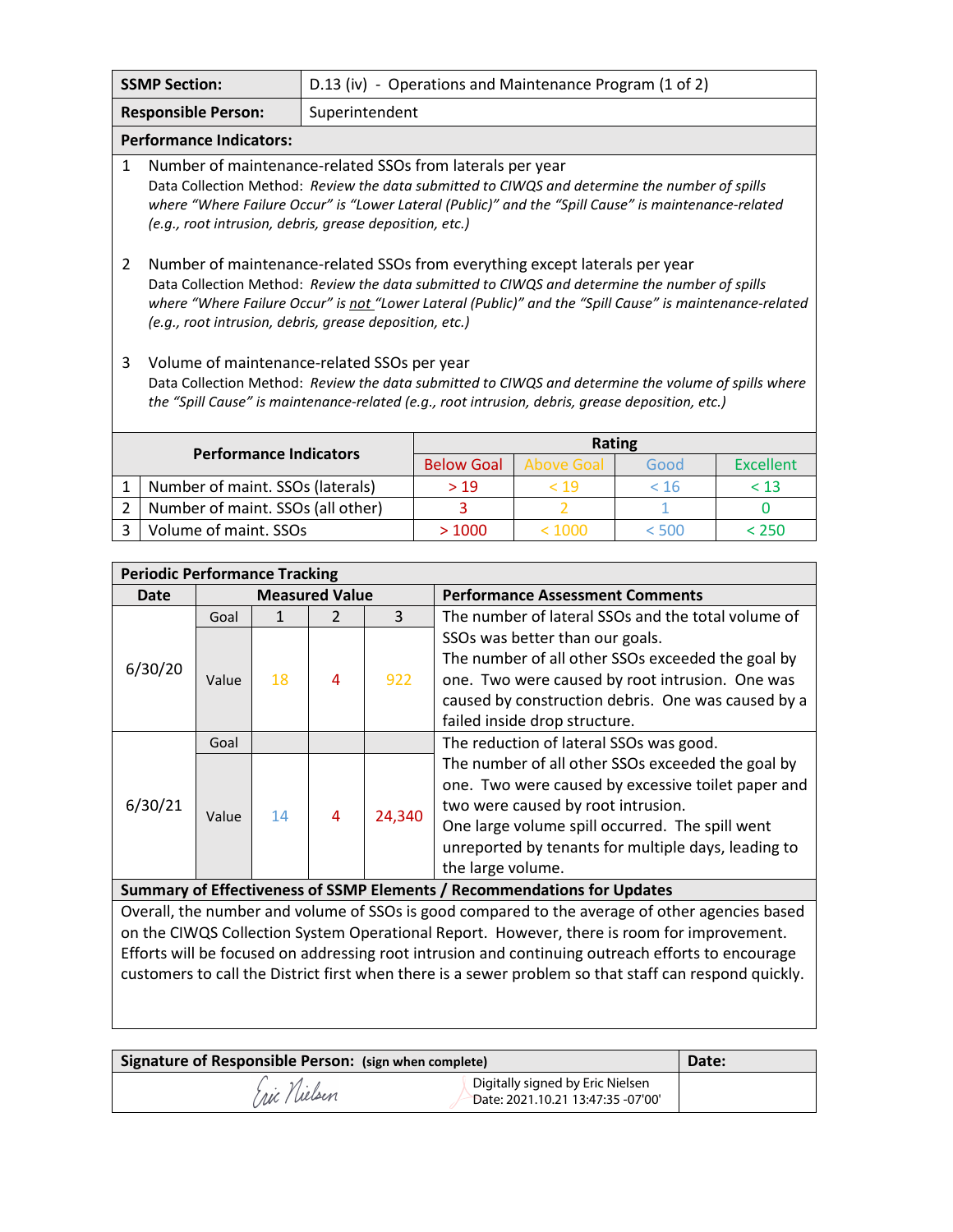|   | <b>SSMP Section:</b>                                                                                                                                                                                                               |                | D.13 (iv) - Operations and Maintenance Program (2 of 2) |                   |       |                  |
|---|------------------------------------------------------------------------------------------------------------------------------------------------------------------------------------------------------------------------------------|----------------|---------------------------------------------------------|-------------------|-------|------------------|
|   | <b>Responsible Person:</b>                                                                                                                                                                                                         | Superintendent |                                                         |                   |       |                  |
|   | <b>Performance Indicators:</b>                                                                                                                                                                                                     |                |                                                         |                   |       |                  |
| 1 | Number of Mainline Segments Inspected with CCTV per year<br>Data Collection Method: The number of work orders with a main task of "CCTV Inspection" and a<br>category of "Gravity Main" during the year.                           |                |                                                         |                   |       |                  |
| 2 | Number of Lower Laterals Assessments per year<br>Data Collection Method: The number of work orders with a main task of "CCTV Inspection" and a<br>category of "Service Lateral" during the year.                                   |                |                                                         |                   |       |                  |
| 3 | Number of Lower Laterals Chemically Treated for Roots per year<br>Data Collection Method: The number of work orders with a main task of "Chemical Root Treatment by<br>SPMUD" and a category of "Service Lateral" during the year. |                |                                                         |                   |       |                  |
|   |                                                                                                                                                                                                                                    |                | <b>Rating</b>                                           |                   |       |                  |
|   | <b>Performance Indicators</b>                                                                                                                                                                                                      |                | <b>Below Goal</b>                                       | <b>Above Goal</b> | Good  | <b>Excellent</b> |
| 1 | <b>CCTV Inspection of Mainlines</b>                                                                                                                                                                                                |                | $1644$                                                  | >1644             | >1800 | >2000            |
| 2 | <b>Laterals Assessments</b>                                                                                                                                                                                                        |                | < 2400                                                  | >2400             | >2600 | >2800            |
| 3 | Lateral Chemical Root Treatment                                                                                                                                                                                                    |                | < 600                                                   | >600              | >800  | >1000            |

| <b>Periodic Performance Tracking</b>                                                         |                       |              |                |     |                                                                                                                                                                                                                                                                                                                                                                                                                 |  |
|----------------------------------------------------------------------------------------------|-----------------------|--------------|----------------|-----|-----------------------------------------------------------------------------------------------------------------------------------------------------------------------------------------------------------------------------------------------------------------------------------------------------------------------------------------------------------------------------------------------------------------|--|
| Date                                                                                         | <b>Measured Value</b> |              |                |     | <b>Performance Assessment Comments</b>                                                                                                                                                                                                                                                                                                                                                                          |  |
|                                                                                              | Goal                  | $\mathbf{1}$ | $\mathcal{P}$  | 3   | Staff in the Field Services Department switched to                                                                                                                                                                                                                                                                                                                                                              |  |
| 6/30/20                                                                                      | Value                 | 1393         | 1693           | 494 | alternating weeks for two months which impacted<br>overall productivity.                                                                                                                                                                                                                                                                                                                                        |  |
|                                                                                              | Goal                  | $\mathbf{1}$ | $\mathfrak{D}$ | 3   | CCTV inspections were a priority and crews responded                                                                                                                                                                                                                                                                                                                                                            |  |
| 6/30/21                                                                                      | Value                 | 2309         | 1269           | 393 | to the challenge.<br>The productivity of the lateral crew was below goal.<br>This was due in part to the effects of the pandemic on<br>staff availability and the retirement/resignation of<br>~10% of the department. We also found that the<br>lateral crew was frequently being called to respond to<br>customer calls. This disrupted workflow and<br>productivity.<br>Lateral root foaming was below goal. |  |
|                                                                                              |                       |              |                |     | Summary of Effectiveness of SSMP Elements / Recommendations for Updates                                                                                                                                                                                                                                                                                                                                         |  |
|                                                                                              |                       |              |                |     | The work programs tracked on this PI form are critical to the operation of the collection system.                                                                                                                                                                                                                                                                                                               |  |
|                                                                                              |                       |              |                |     | The results of this work drive many of the other work programs. The CCTV program is seeing                                                                                                                                                                                                                                                                                                                      |  |
|                                                                                              |                       |              |                |     | improvement. Additional focus (i.e., resources, planning) will be needed to improve the                                                                                                                                                                                                                                                                                                                         |  |
| performance of the lateral assessment and root foaming programs. Another truck was outfitted |                       |              |                |     |                                                                                                                                                                                                                                                                                                                                                                                                                 |  |
|                                                                                              |                       |              |                |     | with necessary equipment so that a Lead Worker could respond to calls, allowing the lateral crew                                                                                                                                                                                                                                                                                                                |  |
|                                                                                              |                       |              |                |     | to focus on assessments. Discussions are ongoing to reorganize and prioritize the work of the root                                                                                                                                                                                                                                                                                                              |  |
| foaming program.                                                                             |                       |              |                |     |                                                                                                                                                                                                                                                                                                                                                                                                                 |  |

| Signature of Responsible Person: (sign when complete) | Date:                                                                 |  |
|-------------------------------------------------------|-----------------------------------------------------------------------|--|
| (ric / Welsen                                         | Digitally signed by Eric Nielsen<br>Date: 2021.10.21 13:48:07 -07'00' |  |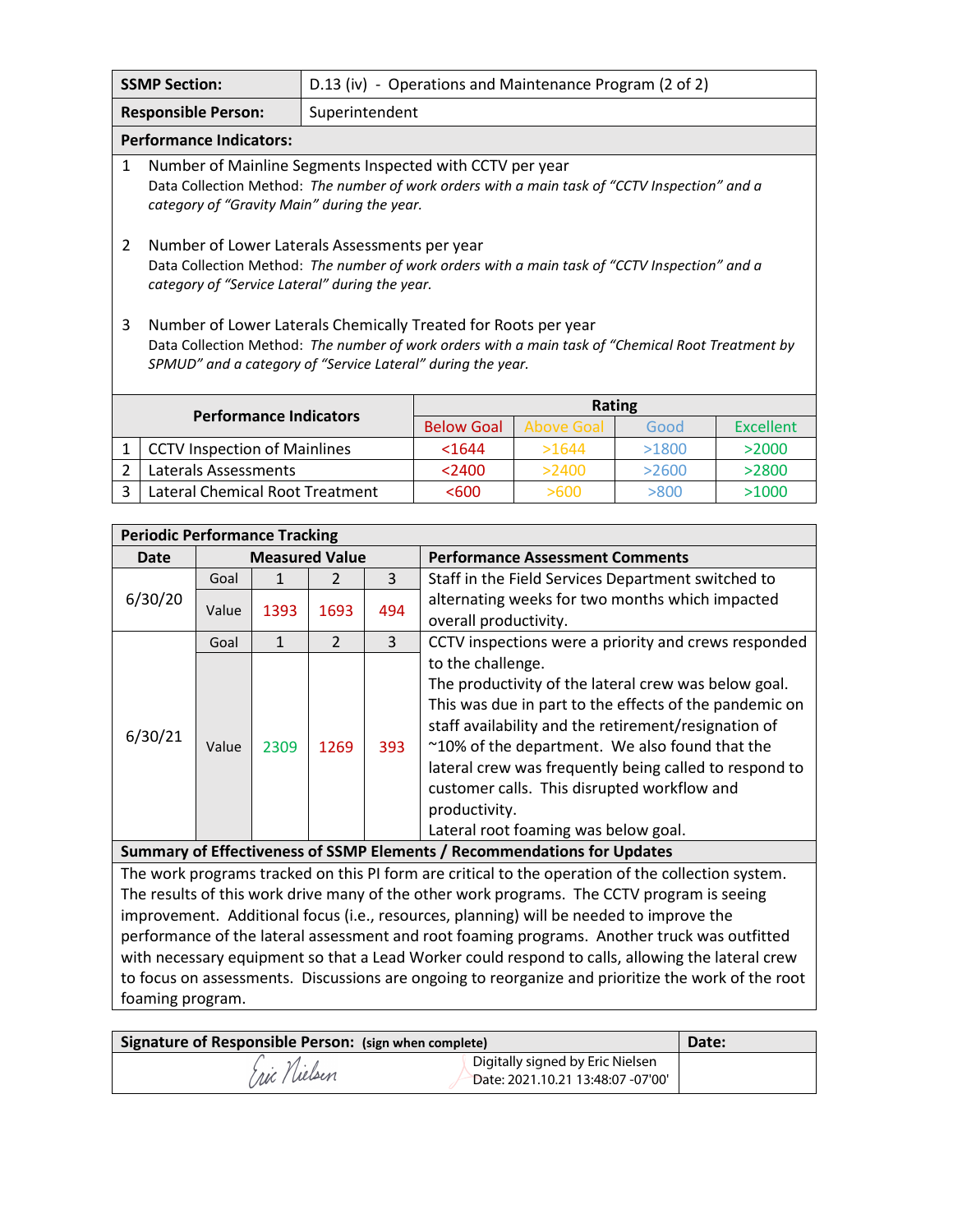| <b>SSMP Section:</b><br>D.13 (v) - Design and Performance Provisions                                                                                                                                                                                                                          |                                                                                                                                                                                                                                                  |  |                   |                   |      |                  |
|-----------------------------------------------------------------------------------------------------------------------------------------------------------------------------------------------------------------------------------------------------------------------------------------------|--------------------------------------------------------------------------------------------------------------------------------------------------------------------------------------------------------------------------------------------------|--|-------------------|-------------------|------|------------------|
| <b>Responsible Person:</b><br><b>District Engineer</b>                                                                                                                                                                                                                                        |                                                                                                                                                                                                                                                  |  |                   |                   |      |                  |
|                                                                                                                                                                                                                                                                                               | <b>Performance Indicators:</b>                                                                                                                                                                                                                   |  |                   |                   |      |                  |
| 1<br>Update District Standards at least every 10 years<br>Data Collection Method: Average of the Lucity field "Response Time (min)" [WO_USER24] for the work<br>orders with a "Main Task" of "221-CALL OUT SSO" and "Call Time Category" [WO_USER31] of "1-During<br><b>Business Hours''.</b> |                                                                                                                                                                                                                                                  |  |                   |                   |      |                  |
| 2                                                                                                                                                                                                                                                                                             | Construction-Related SSOs per year<br>Data Collection Method: Review the data submitted to CIWQS and determine the count of the number<br>of spills that have a "Spill Cause" of "Debris from Construction" or "Construction Diversion Failure". |  |                   |                   |      |                  |
| 3                                                                                                                                                                                                                                                                                             | <b>Reserved for Future Use</b><br>Data Collection Method: text                                                                                                                                                                                   |  |                   |                   |      |                  |
|                                                                                                                                                                                                                                                                                               | <b>Performance Indicators</b>                                                                                                                                                                                                                    |  |                   | <b>Rating</b>     |      |                  |
|                                                                                                                                                                                                                                                                                               |                                                                                                                                                                                                                                                  |  | <b>Below Goal</b> | <b>Above Goal</b> | Good | <b>Excellent</b> |
| 1                                                                                                                                                                                                                                                                                             | Years since last Standards update                                                                                                                                                                                                                |  | $>10$             | 10                | <10  | $<$ 5            |
| 2                                                                                                                                                                                                                                                                                             | <b>Construction-related SSOs</b>                                                                                                                                                                                                                 |  | >1                | 1                 | N/A  | 0                |
| 3                                                                                                                                                                                                                                                                                             |                                                                                                                                                                                                                                                  |  |                   |                   |      |                  |

| <b>Periodic Performance Tracking</b> |       |                       |                |     |                                                                         |  |  |
|--------------------------------------|-------|-----------------------|----------------|-----|-------------------------------------------------------------------------|--|--|
| Date                                 |       | <b>Measured Value</b> |                |     | <b>Performance Assessment Comments</b>                                  |  |  |
|                                      | Goal  |                       | 2              | 3   | The District Standards Specifications were last                         |  |  |
|                                      |       |                       |                |     | updated in 2009.                                                        |  |  |
| 6/30/20                              | Value | 11                    | $\mathbf{1}$   | N/A | The construction-related SSOs that occurred was due                     |  |  |
|                                      |       |                       |                |     | to a contractor/plumber dumping construction debris                     |  |  |
|                                      |       |                       |                |     | in the sewer system.                                                    |  |  |
|                                      | Goal  |                       | $\mathcal{P}$  | 3   | The District Standards Specifications were last                         |  |  |
|                                      |       |                       | $\overline{2}$ |     | updated in May 2021.                                                    |  |  |
|                                      |       |                       |                | N/A | Two construction-related SSOs occurred. One was the                     |  |  |
| 6/30/21                              |       |                       |                |     | result of nefarious acts by a paving contractor. The                    |  |  |
|                                      | Value |                       |                |     | other occurred during a lining project when residents                   |  |  |
|                                      |       |                       |                |     | were requested to refrain from water use for a short                    |  |  |
|                                      |       |                       |                |     | time but elected to discharge wastewater anyway.                        |  |  |
|                                      |       |                       |                |     | Summary of Effectiveness of SSMP Elements / Recommendations for Updates |  |  |

The Standards continue to prove effective in directing the design and installation testing methods to help ensure a properly functioning sewer collection system.

The SSO events that were related to construction demonstrate the difficulty in preventing SSOs in this area. Construction-related SSOs often occur because of a single action by a third party. District inspectors make significant efforts to track and document construction activities. This documentation and the Standards help hold third parties accountable for their actions.

| Signature of Responsible Person: (sign when complete) | Date: |
|-------------------------------------------------------|-------|
| Carie Huff                                            |       |
|                                                       |       |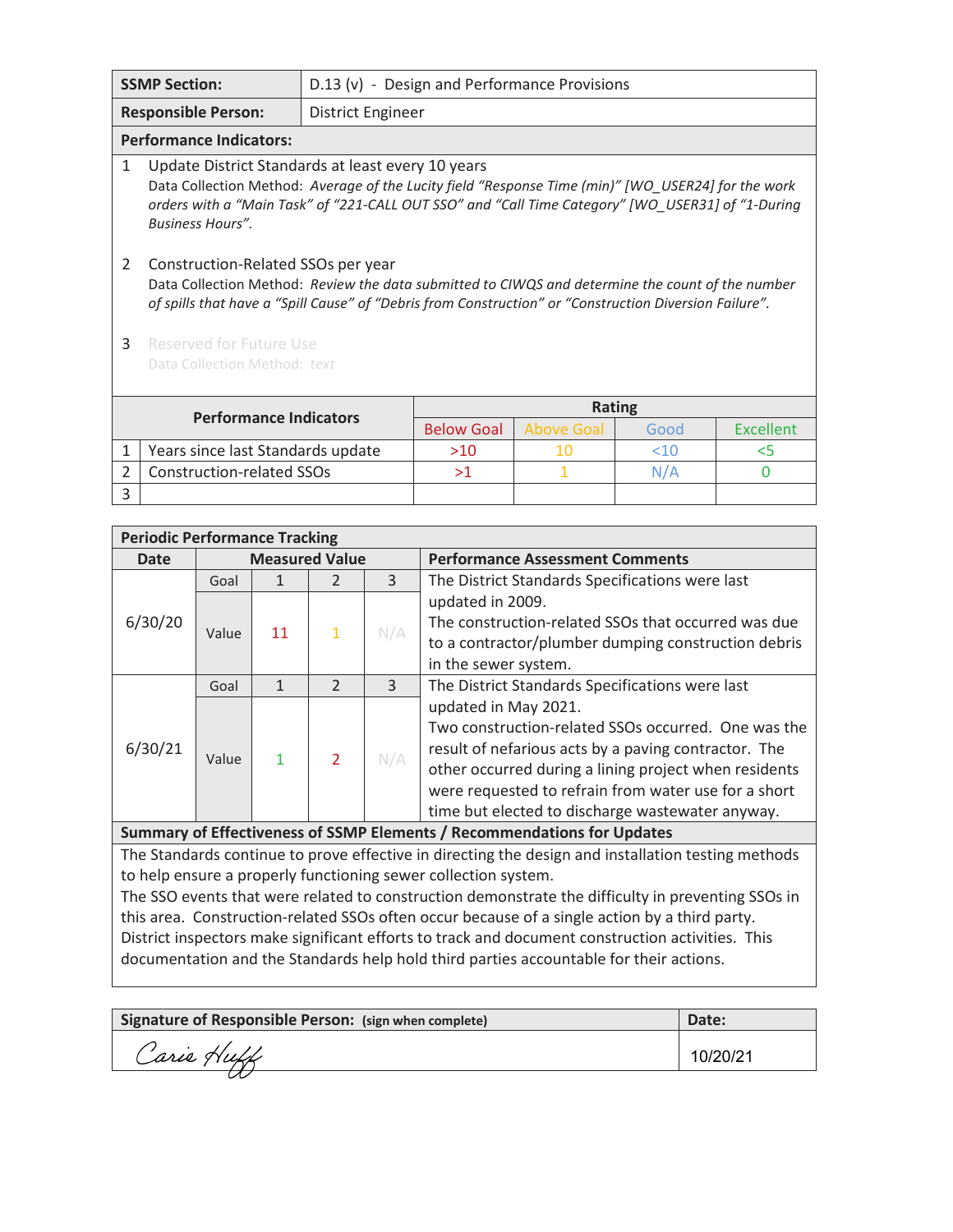|                                              | <b>SSMP Section:</b>                                                                                                                                                                                                                                                                                                       | D.13 (vi) - Overflow Emergency Response Plan (OERP) |                   |                   |            |                  |
|----------------------------------------------|----------------------------------------------------------------------------------------------------------------------------------------------------------------------------------------------------------------------------------------------------------------------------------------------------------------------------|-----------------------------------------------------|-------------------|-------------------|------------|------------------|
| Superintendent<br><b>Responsible Person:</b> |                                                                                                                                                                                                                                                                                                                            |                                                     |                   |                   |            |                  |
|                                              | <b>Performance Indicators:</b>                                                                                                                                                                                                                                                                                             |                                                     |                   |                   |            |                  |
| $\mathbf{1}$                                 | Average SSO Response Time (During Business Hours) in the last year<br>Data Collection Method: Average of the Lucity field "Response Time (min)" [WO USER24] for the work<br>orders with a "Main Task" of "221-CALL OUT SSO" and "Call Time Category" [WO_USER31] of "1-During<br>Business Hours" in the last year.         |                                                     |                   |                   |            |                  |
| 2                                            | Average SSO Response Time (During Non-Business Hours) in the last year<br>Data Collection Method: Average of the Lucity field "Response Time (min)" [WO USER24] for the work<br>orders with a "Main Task" of "221-CALL OUT SSO" and "Call Time Category" [WO_USER31] of "2-During<br>Non-Business Hours" in the last year. |                                                     |                   |                   |            |                  |
| 3                                            | Success in Meeting SSO Response Time Goals in the last year<br>Data Collection Method: The percentage of time that the SSO Response Time Goal (i.e., <= 30 minutes<br>during business hours and <=60 minutes during non-business hours) was met in the last year.                                                          |                                                     |                   |                   |            |                  |
| <b>Performance Indicators</b>                |                                                                                                                                                                                                                                                                                                                            |                                                     |                   |                   | Rating     |                  |
|                                              |                                                                                                                                                                                                                                                                                                                            |                                                     | <b>Below Goal</b> | <b>Above Goal</b> | Good       | <b>Excellent</b> |
| 1                                            | SSO Response Time (Business)                                                                                                                                                                                                                                                                                               |                                                     | $>30$ min         | $30 min$          | $<$ 25 min | $<$ 20 min       |
| 2                                            | SSO Response Time (Non-Business)                                                                                                                                                                                                                                                                                           |                                                     | $>60$ min         | $<$ 60 min        | $<$ 55 min | $<$ 45 min       |

|                                                                   | <b>Periodic Performance Tracking</b> |    |                       |     |                                                                                                                                                                                                                                       |  |  |  |
|-------------------------------------------------------------------|--------------------------------------|----|-----------------------|-----|---------------------------------------------------------------------------------------------------------------------------------------------------------------------------------------------------------------------------------------|--|--|--|
| <b>Date</b>                                                       |                                      |    | <b>Measured Value</b> |     | <b>Performance Assessment Comments</b>                                                                                                                                                                                                |  |  |  |
|                                                                   | Goal                                 |    |                       | 3   | The average response time during non-business hours                                                                                                                                                                                   |  |  |  |
| 6/30/20                                                           | Value                                | 18 | 68                    | 91% | is skewed by one event. The caller left a message per<br>the District's notification process. Neither the person<br>on standby or the standby supervisor received<br>notification so the response was not made until the<br>next day. |  |  |  |
| $\mathcal{P}$<br>3<br>Goal<br>6/30/21<br>96%<br>48<br>18<br>Value |                                      |    |                       |     |                                                                                                                                                                                                                                       |  |  |  |
|                                                                   |                                      |    |                       |     | Performance improved.                                                                                                                                                                                                                 |  |  |  |

3 SSO Response Time Goals Met | <95% | 95% | >95% | 100%

#### **Summary of Effectiveness of SSMP Elements / Recommendations for Updates**

Two modifications were made following the review in 2020. First, the notification process was reviewed to determine the cause of the missing voicemail. The system appears to have failed to forward the message. The system was tested and the problem did not repeat itself. Also, the procedure was modified to require the standby supervisor to acknowledge receipt of the call. The person on standby has always been required to call the standby supervisor. This is the first level protection from missed calls. This was the first time that both missed the call. Now if both miss the call, others who monitor SSO calls know to follow up. Second, the department held a discussion on the urgency of responding to calls in a timely manner. Many times a response time goal was missed due to assumptions. The priority and urgency of meeting these goals was reiterated.

Performance in these areas improved the following year.

| Signature of Responsible Person: (sign when complete) | Date: |
|-------------------------------------------------------|-------|
|                                                       |       |
|                                                       |       |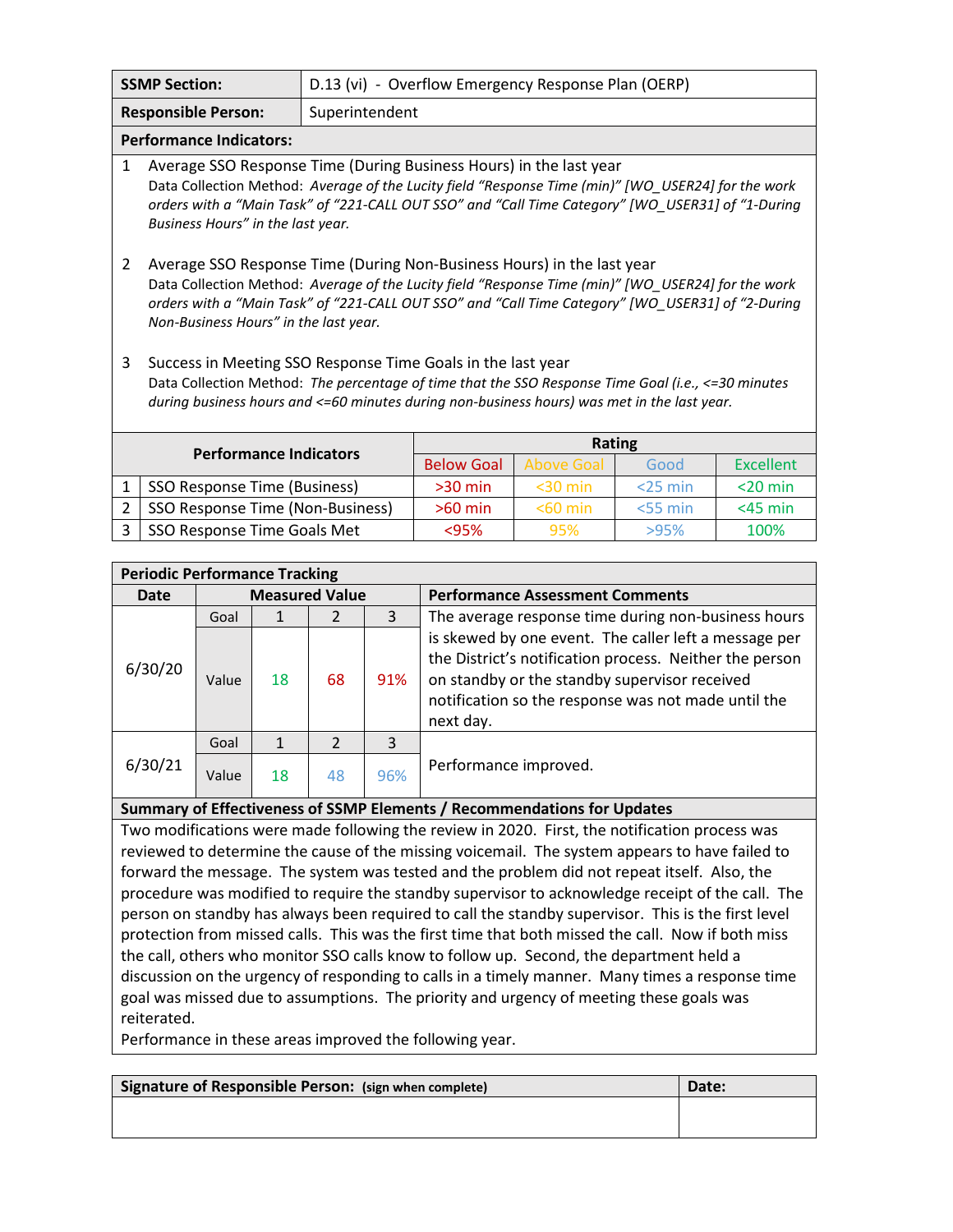| <b>SSMP Section:</b><br>D.13 (vii) - FOG Control Program |                                                                                                                                                                                                  |                   |                   |                   |        |                  |
|----------------------------------------------------------|--------------------------------------------------------------------------------------------------------------------------------------------------------------------------------------------------|-------------------|-------------------|-------------------|--------|------------------|
|                                                          | <b>Responsible Person:</b>                                                                                                                                                                       | District Engineer |                   |                   |        |                  |
|                                                          | <b>Performance Indicators:</b>                                                                                                                                                                   |                   |                   |                   |        |                  |
| 1                                                        | FOG-Related SSOs per year<br>Data Collection Method: Review the data submitted to CIWQS and determine the number of spills that<br>have a "Spill Cause" of "Grease Deposition (FOG)".            |                   |                   |                   |        |                  |
| 2                                                        | Grease Control Devices (GCD) inspected per year<br>Data Collection Method: Review the data stored in SwiftComply and determine the number of<br>inspections performed on grease control devices. |                   |                   |                   |        |                  |
| 3                                                        | Reserved for Future Use<br>Data Collection Method: text                                                                                                                                          |                   |                   |                   |        |                  |
|                                                          | <b>Performance Indicators</b>                                                                                                                                                                    |                   |                   | <b>Rating</b>     |        |                  |
|                                                          |                                                                                                                                                                                                  |                   | <b>Below Goal</b> | <b>Above Goal</b> | Good   | <b>Excellent</b> |
| 1                                                        | FOG-related SSOs                                                                                                                                                                                 |                   | >1                |                   | N/A    | O                |
| 2                                                        | Grease control device inspections                                                                                                                                                                |                   | < 60              | $>= 60$           | $>=70$ | $>= 80$          |
| 3                                                        |                                                                                                                                                                                                  |                   |                   |                   |        |                  |

| <b>Periodic Performance Tracking</b>                                                                                                                                                                                    |       |                       |                |     |                                                                                           |  |  |
|-------------------------------------------------------------------------------------------------------------------------------------------------------------------------------------------------------------------------|-------|-----------------------|----------------|-----|-------------------------------------------------------------------------------------------|--|--|
| <b>Date</b>                                                                                                                                                                                                             |       | <b>Measured Value</b> |                |     | <b>Performance Assessment Comments</b>                                                    |  |  |
|                                                                                                                                                                                                                         | Goal  |                       | $\mathcal{L}$  | 3   |                                                                                           |  |  |
| 6/30/20                                                                                                                                                                                                                 | Value | $\Omega$              | 79             | N/A | Performance was very good.                                                                |  |  |
|                                                                                                                                                                                                                         | Goal  | 1                     | $\overline{2}$ | 3   | The one FOF-related SSO was actually a combination                                        |  |  |
| of a sag in the line, grease, and over papering which<br>6/30/21<br>makes it a spill that would be difficult to prevent<br>110<br>N/A<br>$\mathbf{1}$<br>Value<br>through the efforts of the FOG Control Program alone. |       |                       |                |     |                                                                                           |  |  |
| Summary of Effectiveness of SSMP Elements / Recommendations for Updates                                                                                                                                                 |       |                       |                |     |                                                                                           |  |  |
| The FOG Control Program made significant advancements and improvements during the prior                                                                                                                                 |       |                       |                |     |                                                                                           |  |  |
|                                                                                                                                                                                                                         |       |                       |                |     | SSMP audit period (e.g., new FSE compliance tracking tool, new inspection equipment). The |  |  |

continued efforts during this audit period have proven very effective in tracking grease in the system and communicating the urgency of controlling grease from FSEs.

| Signature of Responsible Person: (sign when complete) | Date: |
|-------------------------------------------------------|-------|
| Carie Huff                                            |       |
|                                                       |       |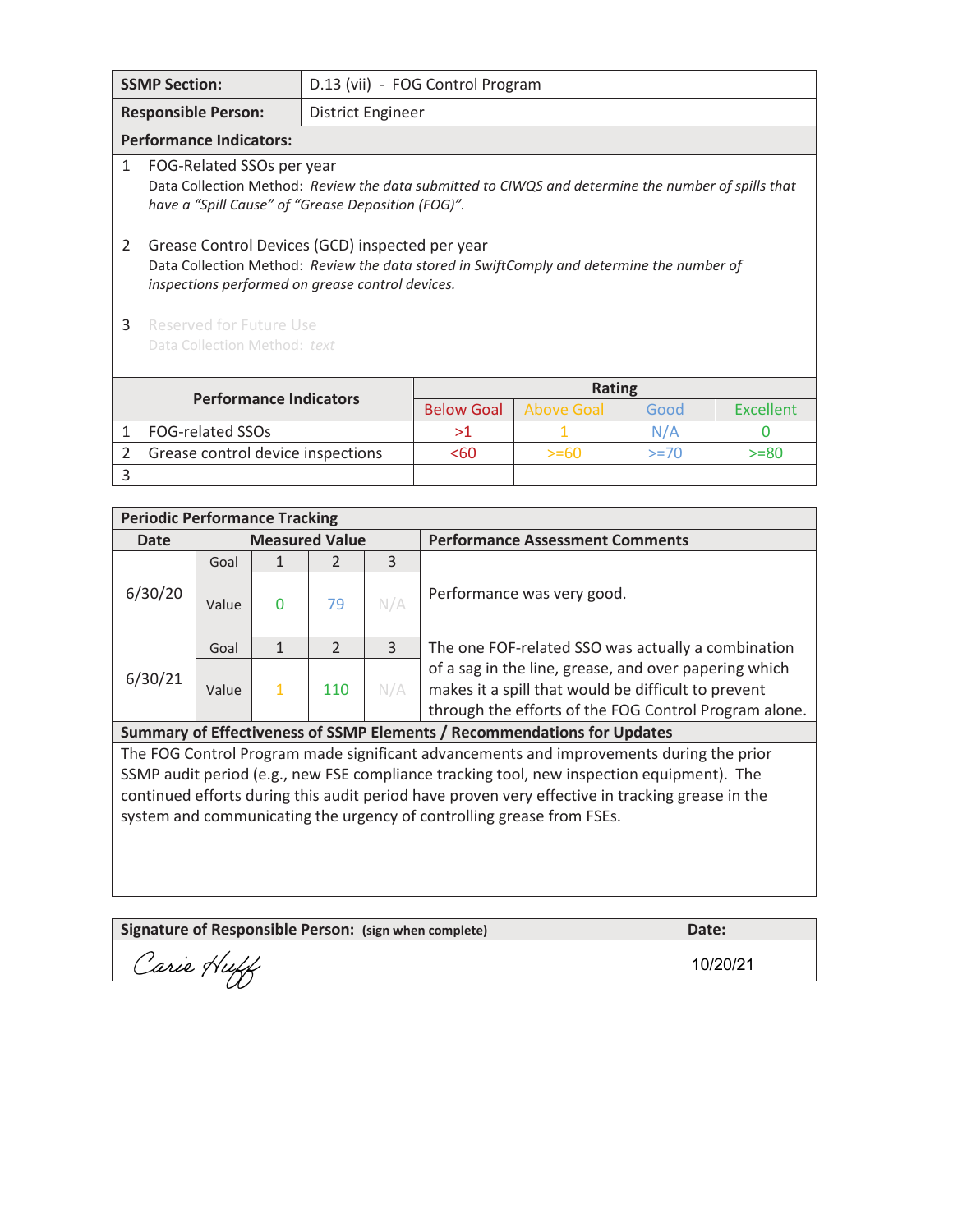| <b>SSMP Section:</b><br>D.13 (viii) - System Evaluation and Capacity Assurance Plan (SECAP) |                                                                                                                                                                                                        |                          |                   |                   |       |                  |
|---------------------------------------------------------------------------------------------|--------------------------------------------------------------------------------------------------------------------------------------------------------------------------------------------------------|--------------------------|-------------------|-------------------|-------|------------------|
|                                                                                             | <b>Responsible Person:</b>                                                                                                                                                                             | <b>District Engineer</b> |                   |                   |       |                  |
|                                                                                             | <b>Performance Indicators:</b>                                                                                                                                                                         |                          |                   |                   |       |                  |
| 1                                                                                           | Capacity-Related SSOs per year<br>Data Collection Method: Review the data submitted to CIWQS and determine the count of the number<br>of spills that have a "Spill Cause" of "Flow Exceeded Capacity". |                          |                   |                   |       |                  |
| 2                                                                                           | Update SECAP at least every 5 years<br>Data Collection Method: Calculate the number of years since the last SECAP update.                                                                              |                          |                   |                   |       |                  |
| 3                                                                                           | Reserved for Future Use                                                                                                                                                                                |                          |                   |                   |       |                  |
|                                                                                             | Data Collection Method: text                                                                                                                                                                           |                          |                   |                   |       |                  |
|                                                                                             |                                                                                                                                                                                                        |                          |                   |                   |       |                  |
|                                                                                             | <b>Performance Indicators</b>                                                                                                                                                                          |                          |                   | <b>Rating</b>     |       |                  |
|                                                                                             |                                                                                                                                                                                                        |                          | <b>Below Goal</b> | <b>Above Goal</b> | Good  | <b>Excellent</b> |
| 1                                                                                           | Capacity-related SSOs                                                                                                                                                                                  |                          | >0                | N/A               | N/A   | O                |
| $\overline{2}$                                                                              | Years since last SECAP update                                                                                                                                                                          | >5                       | 5.                | N/A               | $<$ 5 |                  |
| <b>Reserved for Future Use</b><br>3                                                         |                                                                                                                                                                                                        |                          |                   |                   |       |                  |

|             | <b>Periodic Performance Tracking</b> |                       |     |     |                                        |  |  |  |  |
|-------------|--------------------------------------|-----------------------|-----|-----|----------------------------------------|--|--|--|--|
| <b>Date</b> |                                      | <b>Measured Value</b> |     |     | <b>Performance Assessment Comments</b> |  |  |  |  |
|             | Goal                                 |                       |     | 3   |                                        |  |  |  |  |
| 6/30/20     | Value                                | $\mathbf{0}$          | 0.5 | N/A | Performance is excellent.              |  |  |  |  |
|             | Goal                                 |                       | 2   | 3   |                                        |  |  |  |  |
| 6/30/21     | Value                                | 0                     | 1.5 | N/A | Performance is excellent.              |  |  |  |  |

#### **Summary of Effectiveness of SSMP Elements / Recommendations for Updates**

The District is working hard to actively manage the capacity of the sewer collection system. The efforts to date appear to be proving effective to reduce/prevent capacity-related SSOs from occurring. It should be noted that two significant investments in District resources were devoted during the previous audit and this audit period toward completing two large capital improvement projects which addressed potential capacity deficiencies identified in the 2015 SECAP. These projects were the Loomis Diversion Line Project and Foothill Trunk Replacement Project.

| Signature of Responsible Person: (sign when complete) | Date:    |
|-------------------------------------------------------|----------|
| Carie Huff                                            | 10/20/21 |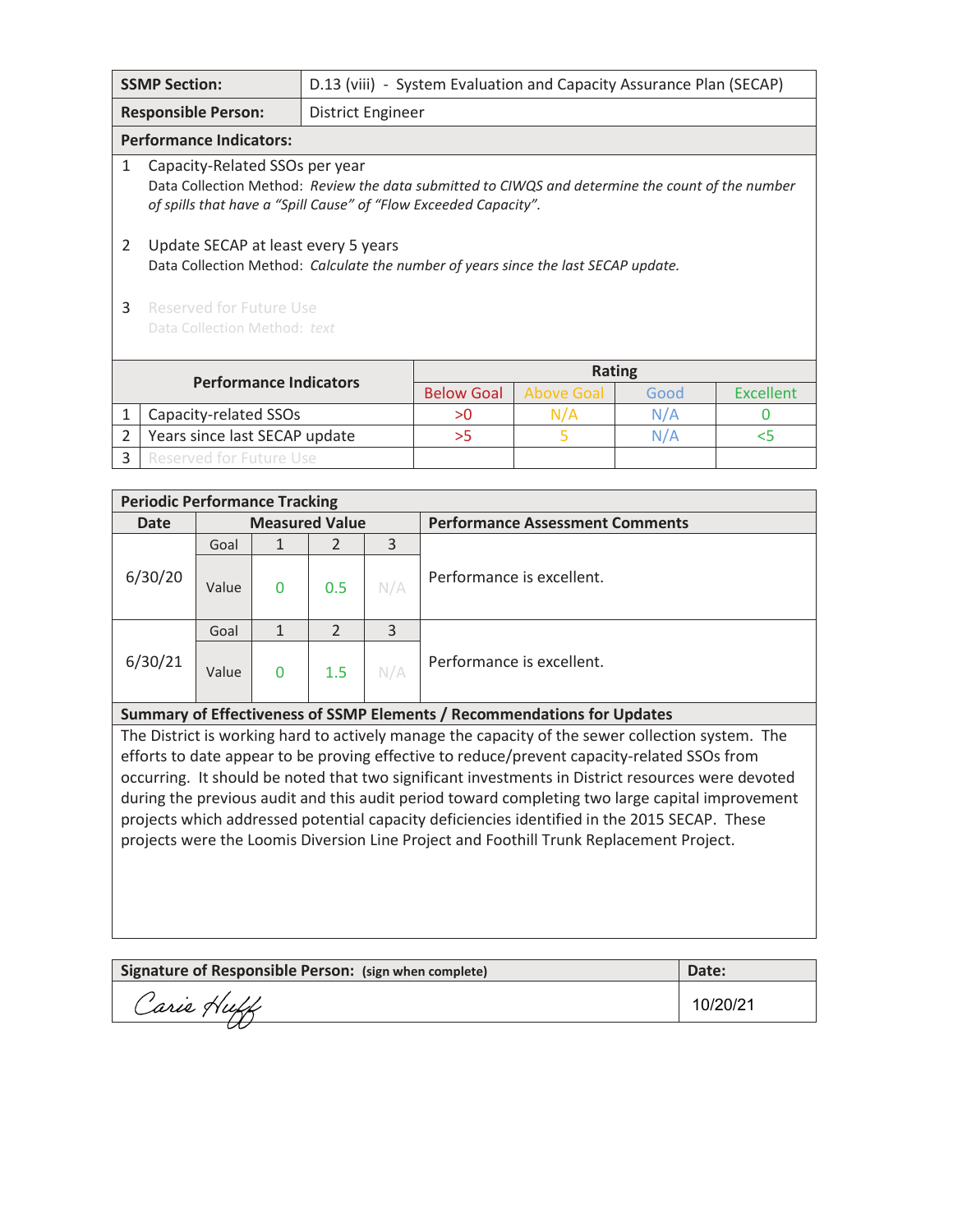|                               | <b>SSMP Section:</b>                                                                                                                                |                | D.13 (ix) - Monitor, Measure, and Modify |                   |      |                  |  |
|-------------------------------|-----------------------------------------------------------------------------------------------------------------------------------------------------|----------------|------------------------------------------|-------------------|------|------------------|--|
|                               | <b>Responsible Person:</b>                                                                                                                          | Superintendent |                                          |                   |      |                  |  |
|                               | <b>Performance Indicators:</b>                                                                                                                      |                |                                          |                   |      |                  |  |
| 1                             | Update and Recertify SSMP at least every 5 years<br>Data Collection Method: Number of years since the last SSMP recertification by the SPMUD Board. |                |                                          |                   |      |                  |  |
| 2                             | Reserved for Future Use<br>Data Collection Method: text                                                                                             |                |                                          |                   |      |                  |  |
| 3                             | Reserved for Future Use<br>Data Collection Method: text                                                                                             |                |                                          |                   |      |                  |  |
| <b>Performance Indicators</b> |                                                                                                                                                     |                | <b>Rating</b>                            |                   |      |                  |  |
|                               |                                                                                                                                                     |                | <b>Below Goal</b>                        | <b>Above Goal</b> | Good | <b>Excellent</b> |  |
| 1                             | Years since last SSMP recertification                                                                                                               |                | >5                                       | 5                 | N/A  | 5<               |  |
| $\mathcal{P}$                 | Reserved for Future Use                                                                                                                             |                |                                          |                   |      |                  |  |
| 3                             | <b>Reserved for Future Use</b>                                                                                                                      |                |                                          |                   |      |                  |  |

| <b>Periodic Performance Tracking</b> |                       |              |     |     |                                                                                  |  |  |
|--------------------------------------|-----------------------|--------------|-----|-----|----------------------------------------------------------------------------------|--|--|
| Date                                 | <b>Measured Value</b> |              |     |     | <b>Performance Assessment Comments</b>                                           |  |  |
|                                      | Goal                  |              |     | 3   |                                                                                  |  |  |
| 6/30/20                              | Value                 | $\mathbf{1}$ | N/A | N/A | The District Board of Directors last certified the SSMP<br>on September 5, 2019. |  |  |
|                                      | Goal                  |              |     | 3   |                                                                                  |  |  |
| 6/30/21                              | Value                 |              | N/A | N/A | The District Board of Directors last certified the SSMP<br>on September 5, 2019. |  |  |

### **Summary of Effectiveness of SSMP Elements / Recommendations for Updates**

The SSMP has proven an effective means to manage the District's sewer collection system. However, staff intends to update the format and content of the SSMP to ensure that it matches with current practices and work programs and is easier to read, reference, and understand. The SSMP is planned to be recertified by the District Board of Directors on October 7, 2021.

| Signature of Responsible Person: (sign when complete) | Date: |
|-------------------------------------------------------|-------|
|                                                       |       |
|                                                       |       |